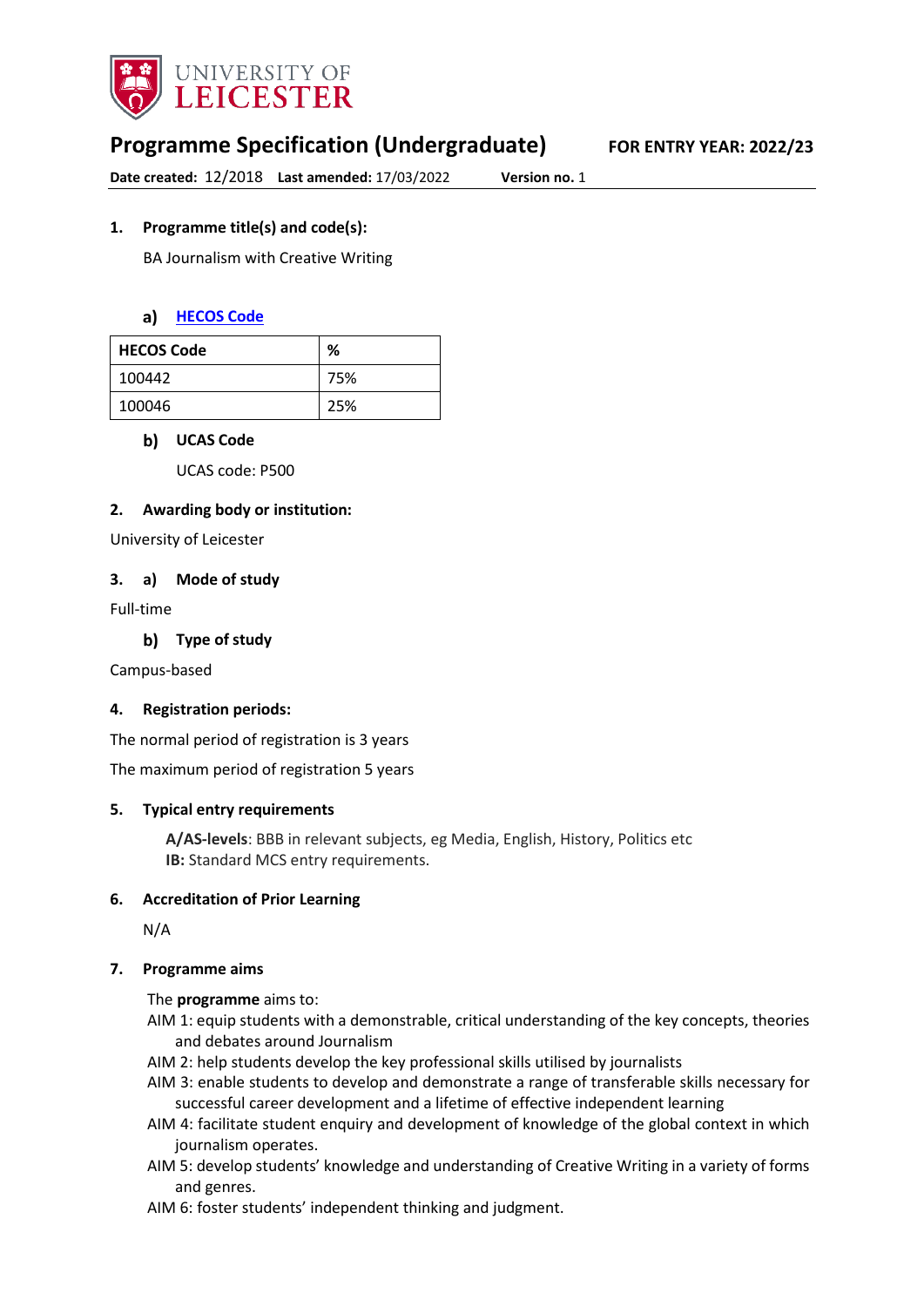- AIM 7: develop students' core skills in the craft of creative writing, both in practice and critical reflection.
- AIM 8: develop students' initiative and ability to carry out independent research.
- AIM 9: deliver learning opportunities through lectures, seminars, workshops, small  $\frac{1}{2}$ work, guided study, individual supervision, well as a range of guest speaker events and field research.
- AIM 10: enable students to demonstrate their ability in the skills of portfolios, essays, oral presentations, creative writing, commentaries, group projects..

## **8. Reference points used to inform the programme specification**

- [QAA Frameworks for Higher Education Qualifications](http://www.qaa.ac.uk/en/Publications/Documents/qualifications-frameworks.pdf)
- [QAA Benchmarking statement for Communication, Media, Film and Cultural Studies](http://www.qaa.ac.uk/en/Publications/Documents/SBS-Communication-Media-Film-and-Cultural-Studies-16.pdf%20))
- [QAA Benchmark Statement for Creative Writing](http://www.qaa.ac.uk/docs/qaa/subject-benchmark-statements/sbs-creative-writing-16.pdf)
- [NAWE Benchmark Statement for Creative Writing](file://UOL/root/Departments/Student%20and%20Academic%20Services/Quality%20Office/Programme%20Specifications/2021-22%20Programme%20Specs/CSSAH/MCS/UG/%E2%80%A2%09http:/www.nawe.co.uk/writing-in-education/writing-at-university/research.html)
- UK Quality Code for Higher Education
- University Learnin[g Strategy](https://www2.le.ac.uk/offices/sas2/quality/learnteach)
- [University Assessment Strategy](https://www2.le.ac.uk/offices/sas2/quality/learnteach)
- University of Leicester Periodic Developmental Review Report
- External Examiners' reports (annual)
- United Nations Education for Sustainable Development Goals
- Student Destinations Data
- Broad aims of industry accreditation bodies, especially the [National Council for the Training](http://www.nctj.com/)  [of Journalists](http://www.nctj.com/) (NCTJ) and the [Broadcast Journalism Training Council \(](http://www.bjtc.org.uk/)BJTC)
- Aims, objectives and standards laid down by various professional regulatory bodies, especially the *Independent Press Standards Organisation (IPSO)* and the *Professional Code of the* [Office of the Communications Regulator Ofcom](file://UOL/root/Departments/Student%20and%20Academic%20Services/Quality%20Office/Programme%20Specifications/2021-22%20Programme%20Specs/CSSAH/MCS/UG/%E2%80%A2%09%20https:/www.ofcom.org.uk/tv-radio-and-on-demand/broadcast-codes/broadcast-code)

## **9. Programme Outcomes**

## **Discipline specific knowledge and competencies**

i) Mastery of an appropriate body of knowledge

| <b>Intended Learning</b><br><b>Outcomes</b>                                                                                                                                                          | <b>Teaching and Learning Methods</b>                                                                     | <b>How Demonstrated?</b>   |
|------------------------------------------------------------------------------------------------------------------------------------------------------------------------------------------------------|----------------------------------------------------------------------------------------------------------|----------------------------|
| Critically reflect on news and<br>journalism as a concept, its<br>professional production and<br>application, and key<br>concepts in contemporary<br>academic debates about<br>journalistic practice | Lectures, seminars, workshops,<br>practicals, tutorials, independent<br>study, group work, peer learning | Portfolio, essays (JO1000) |
| Develop and demonstrate<br>the acquisition of the<br>professional skills and<br>attributes needed to<br>produce original journalistic<br>material to a standard<br>acceptable for publication        | Workshops, practicals, tutorials,<br>independent study, group work,<br>peer learning                     | Portfolio (JO1000)         |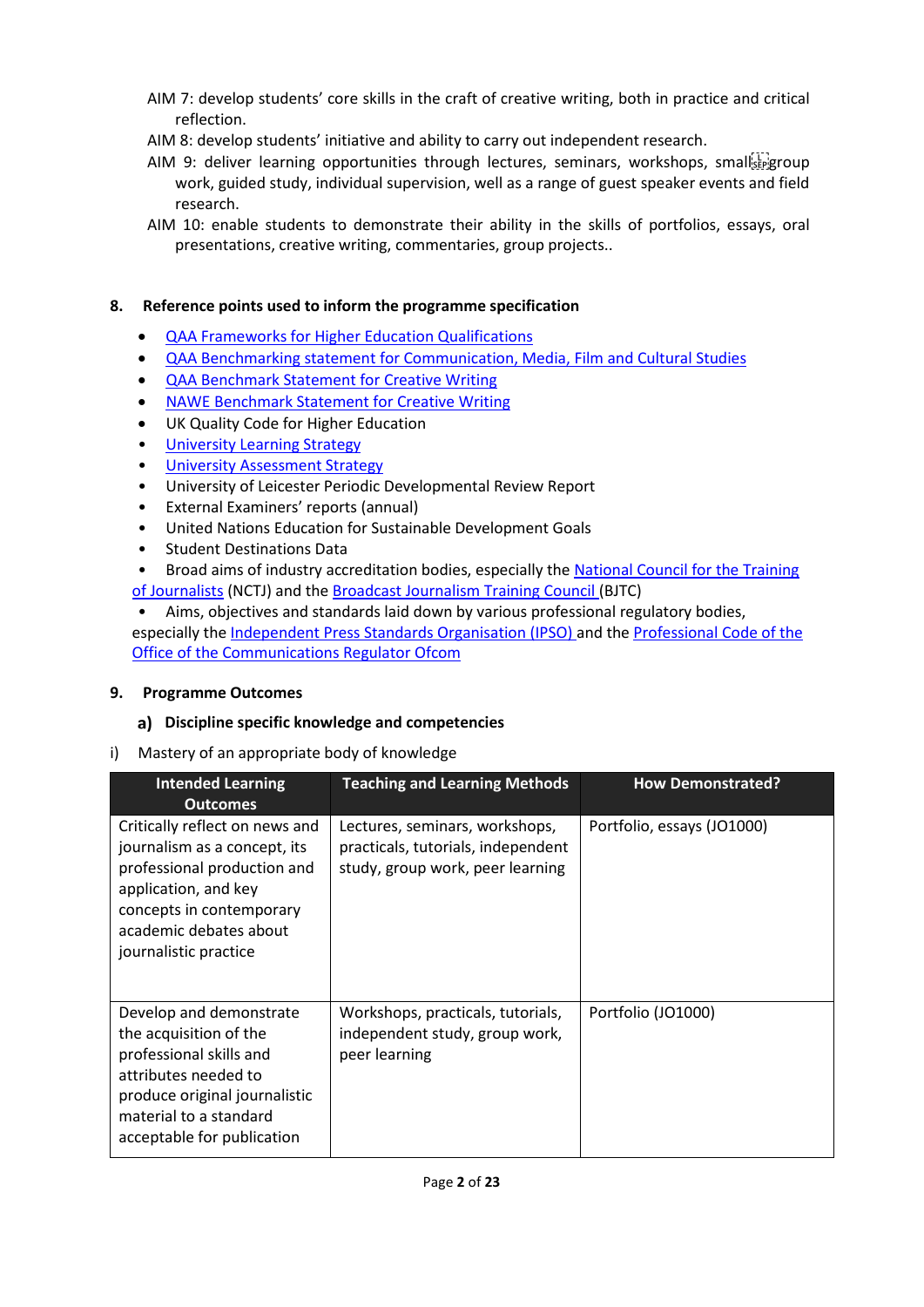| <b>Intended Learning</b><br><b>Outcomes</b>                                                                                                                                                     | <b>Teaching and Learning Methods</b>                                                                                                                   | <b>How Demonstrated?</b>                                                                                                                |
|-------------------------------------------------------------------------------------------------------------------------------------------------------------------------------------------------|--------------------------------------------------------------------------------------------------------------------------------------------------------|-----------------------------------------------------------------------------------------------------------------------------------------|
| Demonstrate knowledge of:                                                                                                                                                                       | Lectures, seminars, workshops,                                                                                                                         | Portfolio, essays (MS2010)                                                                                                              |
| - theories and approaches to<br>the study of journalism                                                                                                                                         | tutorials, independent study,<br>group work, peer learning                                                                                             |                                                                                                                                         |
| - the history and<br>development of the news<br>media                                                                                                                                           |                                                                                                                                                        |                                                                                                                                         |
| - the development of<br>journalism as an occupation                                                                                                                                             |                                                                                                                                                        |                                                                                                                                         |
| - contemporary debates<br>about the news industry and<br>its future                                                                                                                             |                                                                                                                                                        |                                                                                                                                         |
| Demonstrate mastery of an<br>appropriate body of literary,<br>critical, linguistic and<br>creative knowledge and<br>practice (including fiction,<br>creative non-fiction, poetry<br>and drama). | Seminars, lectures, supervisions,<br>workshops, directed reading,<br>written assignments,<br>independent research, and<br>industry professional talks. | Creative Writing, Reflective<br>Commentaries (EN 1025, EN<br>1035, EN 2070, EN 2080, and<br>third year options in Creative<br>Writing). |

# ii) Understanding and application of key concepts and techniques

| <b>Intended Learning</b><br><b>Outcomes</b>                                                                                                                                                          | <b>Teaching and Learning Methods</b>                                                                     | <b>How Demonstrated?</b>                  |
|------------------------------------------------------------------------------------------------------------------------------------------------------------------------------------------------------|----------------------------------------------------------------------------------------------------------|-------------------------------------------|
| Critically reflect on news and<br>journalism as a concept, its<br>professional production and<br>application, and key<br>concepts in contemporary<br>academic debates about<br>journalistic practice | Workshops, practicals, tutorials,<br>independent study, group work,<br>peer learning                     | Portfolio (JO1003)                        |
| Critically reflect on the place<br>of digital and social media in<br>the 21st century media<br>ecosystem, and apply this<br>knowledge to a professional<br>standard in practice                      | Lectures, seminars, workshops,<br>practicals, tutorials, independent<br>study, group work, peer learning | Portfolio, Essays (JO1001,<br>JO2000)     |
| Investigate and demonstrate<br>the core concepts and skills<br>involved in publication<br>design                                                                                                     | Workshops, practicals, tutorials,<br>independent study, group work,<br>peer learning                     | Portfolio (JO3001, JO3002)                |
| Critically evaluate different<br>approaches to concepts<br>around the ethics and<br>regulation of journalism                                                                                         | Lectures, seminars, workshops,<br>practicals, tutorials, independent<br>study, group work, peer learning | Portfolio, group presentation<br>(JO1002) |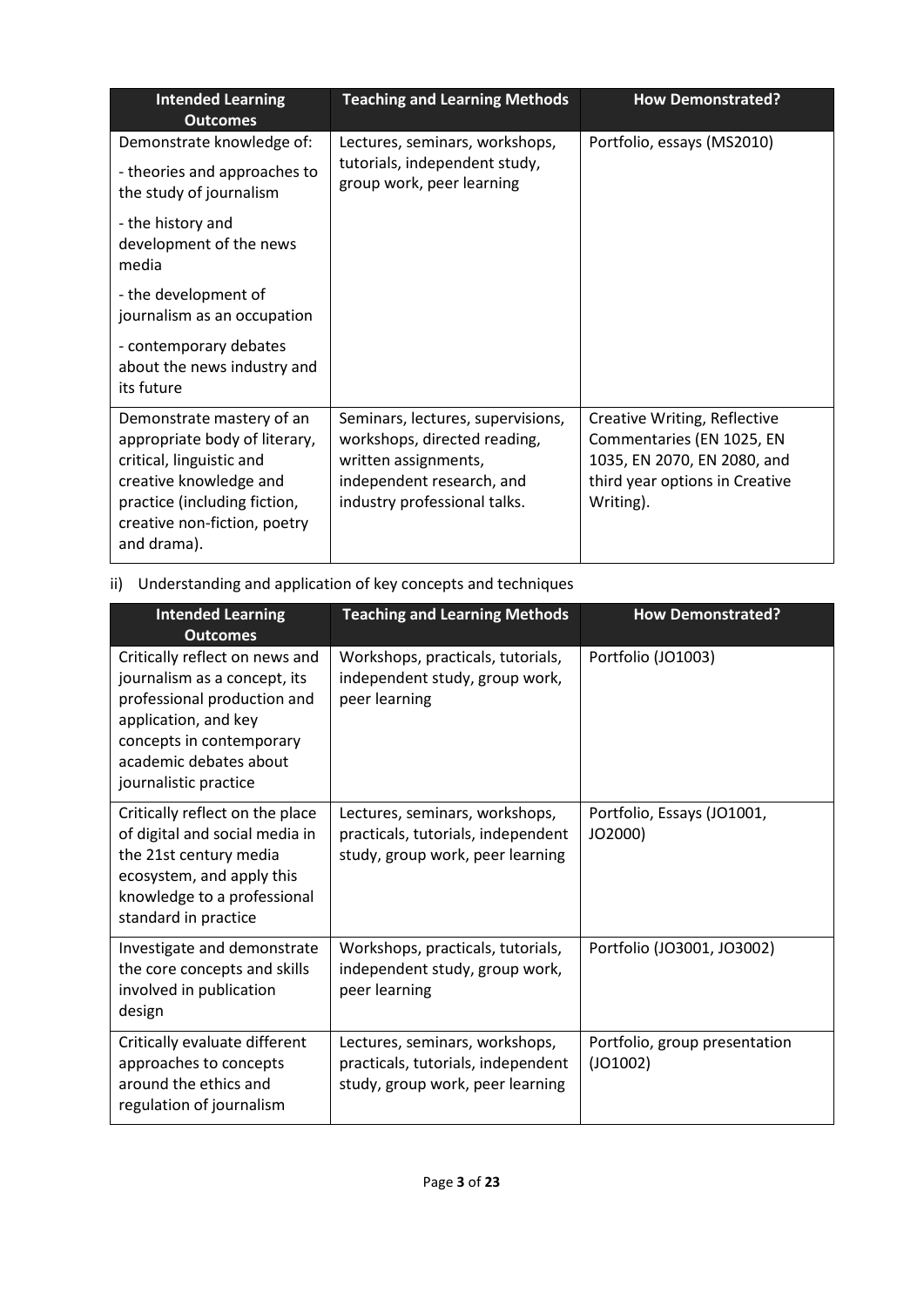| <b>Intended Learning</b><br><b>Outcomes</b>                                                                                                                        | <b>Teaching and Learning Methods</b>                                                                                                                                                 | <b>How Demonstrated?</b>                                                                                                                                               |
|--------------------------------------------------------------------------------------------------------------------------------------------------------------------|--------------------------------------------------------------------------------------------------------------------------------------------------------------------------------------|------------------------------------------------------------------------------------------------------------------------------------------------------------------------|
| Apply the principles of<br>entrepreneurial journalism<br>and deploy the key<br>techniques in order to<br>propose an entrepreneurial<br>journalism enterprise       | Workshops, practicals, tutorials,<br>independent study, group work,<br>peer learning                                                                                                 | Portfolio (JO2000)                                                                                                                                                     |
| Demonstrate an<br>understanding of literary<br>forms and genres.                                                                                                   | Seminars, lectures, supervisions,<br>workshops, directed reading,<br>written assignments,<br>independent research,<br>autonomous learning groups and<br>industry professional talks. | Creative Writing, Reflective<br>Commentaries (EN 1025, EN<br>1035, EN 2070, EN 2080, and<br>third year options in Creative<br>Writing).                                |
| Demonstrate and apply craft<br>and established creative<br>writing research skills in<br>practice and critical<br>reflection across different<br>forms and genres. | Seminars, lectures, supervisions,<br>workshops, directed reading,<br>written assignments,<br>independent research,<br>autonomous learning groups and<br>industry professional talks. | Creative Writing, Reflective<br>Commentaries (EN 1025, EN<br>1035, EN 2070, EN 2080, and<br>third year options in Creative<br>Writing).                                |
| Comment upon, edit and<br>review own and others'<br>creative work.                                                                                                 | Seminars, autonomous learning<br>groups, workshops, supervisions                                                                                                                     | Formative peer review sessions,<br>group projects and Reflective<br>Commentaries (EN 1025, EN<br>1035, EN 2070, EN 2080 and third<br>year options in Creative Writing) |

# iii) Critical analysis of key issues

| <b>Intended Learning</b><br><b>Outcomes</b>                                                                                                                                                          | <b>Teaching and Learning Methods</b>                                                                     | <b>How Demonstrated?</b>              |
|------------------------------------------------------------------------------------------------------------------------------------------------------------------------------------------------------|----------------------------------------------------------------------------------------------------------|---------------------------------------|
| Critically reflect on news and<br>journalism as a concept, its<br>professional production and<br>application, and key<br>concepts in contemporary<br>academic debates about<br>journalistic practice | Lectures, seminars, workshops,<br>practicals, tutorials, independent<br>study, group work, peer learning | Portfolio, essays (JO1000,<br>JO1001) |
| Demonstrate knowledge of:<br>- theories and approaches to<br>the study of journalism                                                                                                                 | Lectures, seminars, tutorials,<br>independent study, group work,<br>peer learning                        | Essays (MS2010)                       |
| - the history and<br>development of the news<br>media                                                                                                                                                |                                                                                                          |                                       |
| - the development of<br>journalism as an occupation                                                                                                                                                  |                                                                                                          |                                       |
| - contemporary debates<br>about the news industry and<br>its future                                                                                                                                  |                                                                                                          |                                       |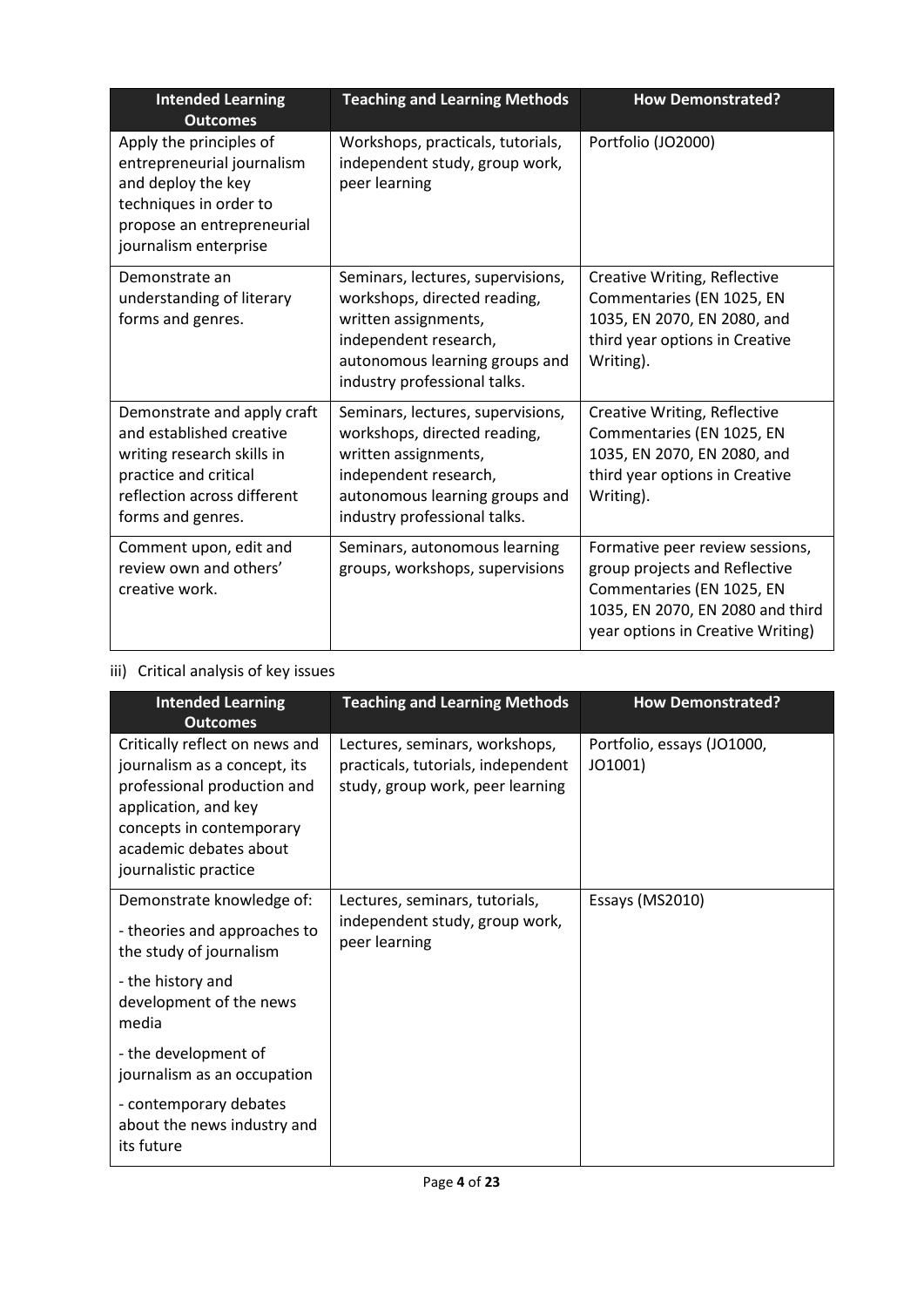| <b>Intended Learning</b><br><b>Outcomes</b>                                                                  | <b>Teaching and Learning Methods</b>                                                                                                                                                                                           | <b>How Demonstrated?</b>                                                                                                                                    |
|--------------------------------------------------------------------------------------------------------------|--------------------------------------------------------------------------------------------------------------------------------------------------------------------------------------------------------------------------------|-------------------------------------------------------------------------------------------------------------------------------------------------------------|
| Critically evaluate different<br>approaches to concepts<br>around the ethics and<br>regulation of journalism | Workshops, lectures, seminars,<br>tutorials, group work,<br>independent study, peer<br>learning.                                                                                                                               | Essays, portfolio, group (JO1002)<br>presentation                                                                                                           |
| Evaluate and select<br>appropriate craft elements<br>for the effective realisation<br>of creative ideas.     | Seminars, lectures, supervisions,<br>writing workshops, directed<br>reading, written assignments,<br>independent research,<br>autonomous learning groups,<br>film screenings, guest author and<br>industry professional talks. | Creative Writing, Reflective<br>Commentaries (EN 1025, EN<br>1035, EN 2070 and third year<br>option), literary review (EN 2080),<br>and third year options. |
| Use and reflect on a range of<br>critical, theoretical and<br>creative methods.                              | Seminars, lectures, supervisions,<br>writing workshops, directed<br>reading, written assignments,<br>independent research,<br>autonomous learning groups,<br>film screenings, guest author and<br>industry professional talks. | Formative peer review sessions;<br><b>Reflective Commentaries (EN</b><br>1025, EN 1035, EN 2070, EN 2080<br>and third year options in Creative<br>Writing)  |

# iv) Clear and concise presentation of material

| <b>Intended Learning</b><br><b>Outcomes</b>                                                                                                                                                   | <b>Teaching and Learning Methods</b>                                                                     | <b>How Demonstrated?</b>                 |
|-----------------------------------------------------------------------------------------------------------------------------------------------------------------------------------------------|----------------------------------------------------------------------------------------------------------|------------------------------------------|
| Recognise, describe, produce<br>and write a variety of news<br>formats to professional<br>standard                                                                                            | Workshops, practicals, tutorials,<br>independent study, group work,<br>peer learning                     | Portfolio (JO1000, JO1003, 2001)         |
| Develop and demonstrate<br>the acquisition of the<br>professional skills and<br>attributes needed to<br>produce original journalistic<br>material to a standard<br>acceptable for publication | Lectures, seminars, workshops,<br>practicals, tutorials, independent<br>study, group work, peer learning | Portfolio, essay (JO1000, 1003,<br>2001) |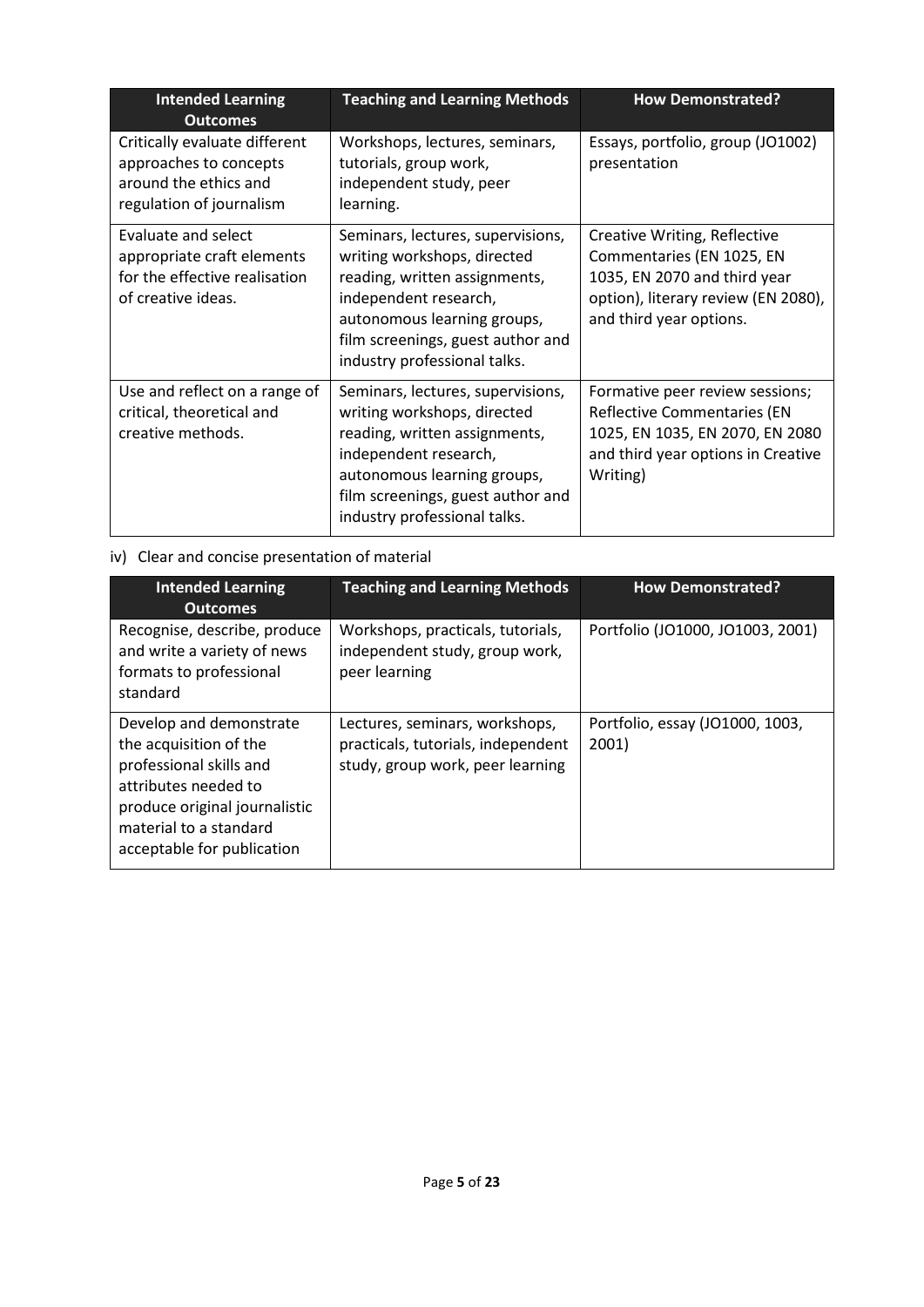| <b>Intended Learning</b><br><b>Outcomes</b>                                                                                                                                                                                                                                                             | <b>Teaching and Learning Methods</b>                                                                                                                                                                                                         | <b>How Demonstrated?</b>                                                                                              |
|---------------------------------------------------------------------------------------------------------------------------------------------------------------------------------------------------------------------------------------------------------------------------------------------------------|----------------------------------------------------------------------------------------------------------------------------------------------------------------------------------------------------------------------------------------------|-----------------------------------------------------------------------------------------------------------------------|
| Demonstrate knowledge of:<br>- theories and approaches to<br>the study of journalism                                                                                                                                                                                                                    | Lectures, seminars, workshops,<br>practicals, tutorials, independent<br>study, group work, peer learning                                                                                                                                     | Portfolio (MS1011, MS2016,<br>MS2010)                                                                                 |
| - the history and<br>development of the news<br>media                                                                                                                                                                                                                                                   |                                                                                                                                                                                                                                              |                                                                                                                       |
| - the development of<br>journalism as an occupation                                                                                                                                                                                                                                                     |                                                                                                                                                                                                                                              |                                                                                                                       |
| - contemporary debates<br>about the news industry and<br>its future                                                                                                                                                                                                                                     |                                                                                                                                                                                                                                              |                                                                                                                       |
| Critically evaluate different<br>approaches to concepts<br>around the ethics and<br>regulation of journalism                                                                                                                                                                                            | Lectures, seminars, tutorials,<br>independent study, group work,<br>peer learning                                                                                                                                                            | Portfolio (JO1002)                                                                                                    |
| Plan, conduct and report on<br>an independent research<br>project; conduct a review of<br>literature relevant to their<br>project; demonstrate the use<br>of appropriate theory,<br>method and empirical<br>analysis; show evidence of<br>critical analysis and<br>reflection in their<br>investigation | Tutorials, independent study,<br>lectures.                                                                                                                                                                                                   | Investigation (JO3000)                                                                                                |
| Present and/or perform<br>creative work in different<br>forms and genres clearly and<br>cogently.                                                                                                                                                                                                       | Seminars, tutorials, lectures,<br>supervisions, writing workshops,<br>directed reading, written<br>assignments, independent<br>research, autonomous learning<br>groups, film screenings, guest<br>author and industry professional<br>talks. | Creative Writing assignments (EN<br>1025, EN 1035, EN 2070, EN 2080<br>and third year options in Creative<br>Writing) |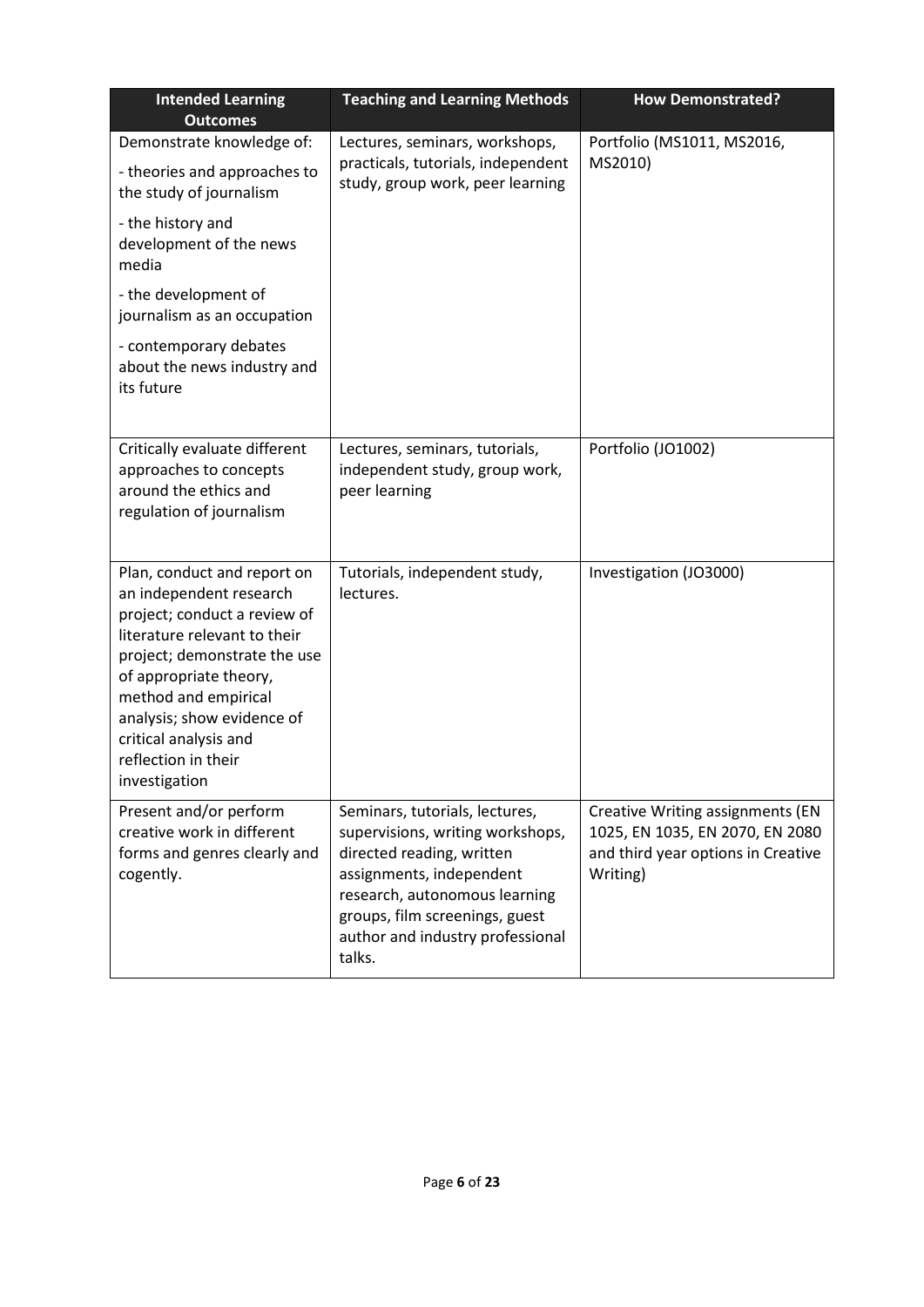v) Critical appraisal of evidence with appropriate insight

| <b>Intended Learning</b><br><b>Outcomes</b>                                                                                                                                                          | <b>Teaching and Learning Methods</b>                                                                                                                                                                                                         | <b>How Demonstrated?</b>                                                                                                                                                                                                                   |
|------------------------------------------------------------------------------------------------------------------------------------------------------------------------------------------------------|----------------------------------------------------------------------------------------------------------------------------------------------------------------------------------------------------------------------------------------------|--------------------------------------------------------------------------------------------------------------------------------------------------------------------------------------------------------------------------------------------|
| Critically reflect on news and<br>journalism as a concept, its<br>professional production and<br>application, and key<br>concepts in contemporary<br>academic debates about<br>journalistic practice | Lectures, seminars, workshops,<br>practicals, tutorials, independent<br>study, group work, peer learning                                                                                                                                     | Portfolio, essays (JO1000, 10001,<br>1002)                                                                                                                                                                                                 |
| Critically reflect on the place<br>of digital and social media in<br>the 21st century media<br>ecosystem, and apply this<br>knowledge to a professional<br>standard in practice                      | Lectures, seminars, workshops,<br>practicals, tutorials, independent<br>study, group work, peer learning                                                                                                                                     | Portfolio, essays (JO1001, 2000)                                                                                                                                                                                                           |
| Describe and evaluate recent<br>research on news and<br>journalism                                                                                                                                   | Lectures, seminars, tutorials,<br>independent study, group work,<br>peer learning                                                                                                                                                            | Essays (JO1001, 2010, 2XXX)                                                                                                                                                                                                                |
| Develop creative writing<br>through research, practice,<br>and reflecting on own and<br>other's work.                                                                                                | Seminars, lectures, tutorials,<br>supervisions, writing workshops,<br>directed reading, written<br>assignments, independent<br>research, autonomous learning<br>groups, film screenings, guest<br>author and industry professional<br>talks. | Oral presentations (EN 2080 and<br>third year options); Reflective<br><b>Commentaries and Creative</b><br>Writing assignments (EN 1025, EN<br>1035, EN 2070, EN 2080, third<br>year options in Creative Writing);<br>peer review sessions. |

# vi) Other discipline specific competencies

| <b>Intended Learning</b><br><b>Outcomes</b>                                                                                                                  | <b>Teaching and Learning Methods</b>                                                             | <b>How Demonstrated?</b>                                   |
|--------------------------------------------------------------------------------------------------------------------------------------------------------------|--------------------------------------------------------------------------------------------------|------------------------------------------------------------|
| Investigate and demonstrate<br>the core concepts and skills<br>involved in publication<br>design                                                             | Workshops, practicals, tutorials,<br>independent study, group work,<br>peer learning             | Portfolios, essays, group<br>presentations. (JO3001, 3002) |
| Critically evaluate different<br>approaches to concepts<br>around the ethics and<br>regulation of journalism                                                 | Workshops, lectures, seminars,<br>tutorials, group work,<br>independent study, peer<br>learning. | Portfolio (JO1002, 3002)                                   |
| Apply the principles of<br>entrepreneurial journalism<br>and deploy the key<br>techniques in order to<br>propose an entrepreneurial<br>journalism enterprise | Workshops tutorials, group work,<br>independent study, peer<br>learning.                         | Portfolio (JO2000)                                         |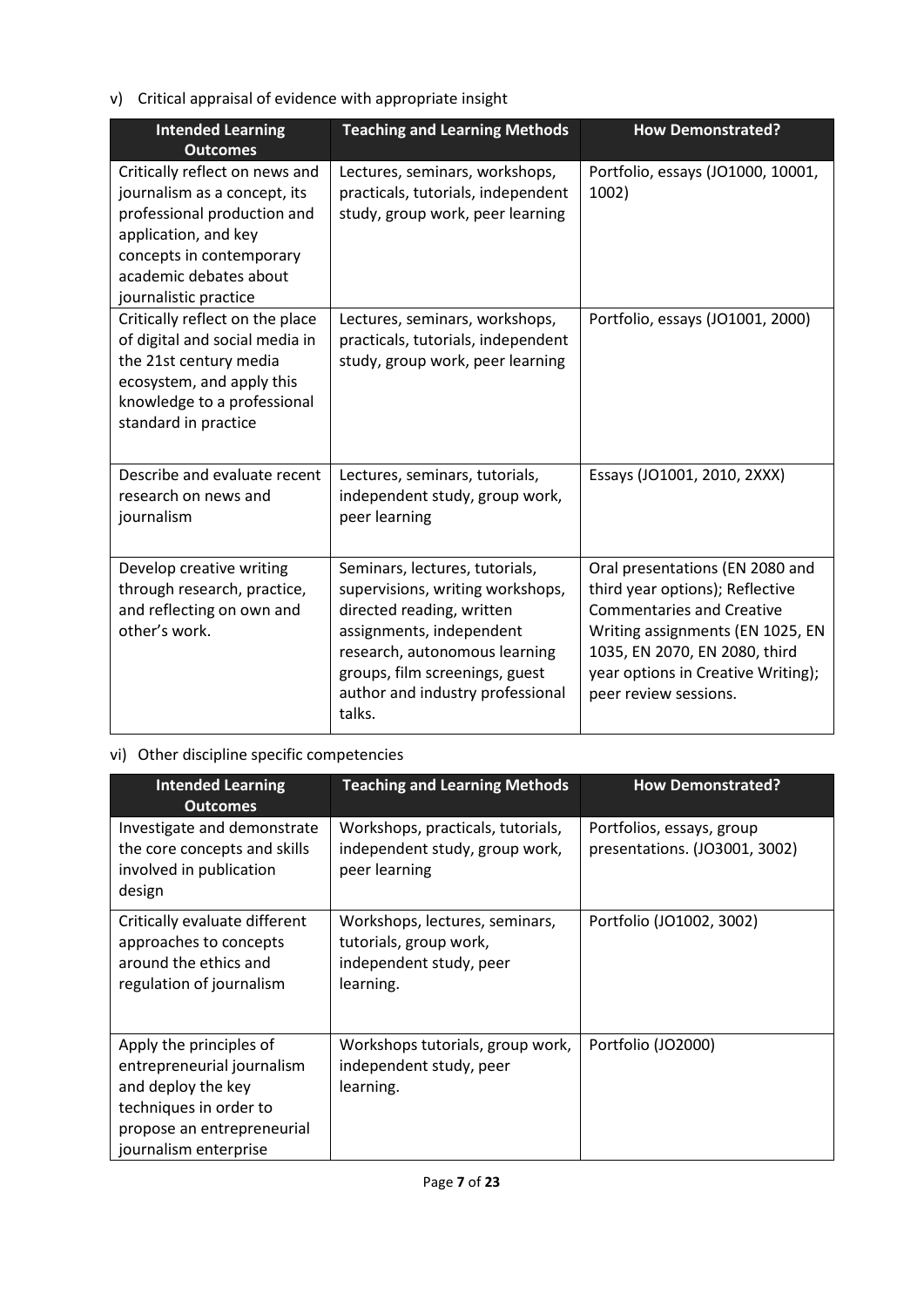| <b>Intended Learning</b><br><b>Outcomes</b>                                                                                                                                                                                  | <b>Teaching and Learning Methods</b>                                                                                                                                                                                           | <b>How Demonstrated?</b>                                                                                                                   |
|------------------------------------------------------------------------------------------------------------------------------------------------------------------------------------------------------------------------------|--------------------------------------------------------------------------------------------------------------------------------------------------------------------------------------------------------------------------------|--------------------------------------------------------------------------------------------------------------------------------------------|
| Demonstrate imagination,<br>creativity and linguistic<br>fluency as well as an<br>understanding of the wider<br>professional writing<br>industries, including film,<br>publishing, editing,<br>performance, literary events. | Seminars, lectures, supervisions,<br>writing workshops, directed<br>reading, written assignments,<br>independent research,<br>autonomous learning groups,<br>film screenings, guest author and<br>industry professional talks. | <b>Creative Writing and Reflective</b><br>Commentaries (EN 1025, EN<br>1035, EN 2070, EN 2080, third<br>year options in Creative Writing). |

## **Transferable skills**

# i) Oral communication

| <b>Intended Learning</b><br><b>Outcomes</b>                                                                                                       | <b>Teaching and Learning Methods</b>                                                                       | <b>How Demonstrated?</b>                                                                       |
|---------------------------------------------------------------------------------------------------------------------------------------------------|------------------------------------------------------------------------------------------------------------|------------------------------------------------------------------------------------------------|
| Critically evaluate different<br>approaches to concepts<br>around the ethics and<br>regulation of journalism                                      | Workshops, lectures, seminars,<br>tutorials, group work,<br>independent study, peer learning               | Portfolios, essays, group<br>presentations. (1002)                                             |
| Develop existing skills and<br>acquire new competences<br>that will enable you to<br>assume significant<br>responsibility within<br>organisations | Workshops, lectures, seminars,<br>tutorials, group work,<br>independent study, peer<br>learning.           | Group presentations, portfolios<br>(3001)                                                      |
| Develop confidence in<br>performing creative work in<br>front of an audience using<br>appropriate techniques                                      | Seminars, workshops, oral<br>presentation rehearsals, oral<br>presentations, autonomous<br>learning groups | Oral presentations and<br>performances (EN 2080 and third<br>year options in Creative Writing) |

# ii) Written communication

| <b>Intended Learning</b><br><b>Outcomes</b>                                                        | <b>Teaching and Learning Methods</b>                                                 | <b>How Demonstrated?</b> |
|----------------------------------------------------------------------------------------------------|--------------------------------------------------------------------------------------|--------------------------|
| Recognise, describe, produce<br>and write a variety of news<br>formats to professional<br>standard | Workshops, practicals, tutorials,<br>independent study, group work,<br>peer learning | Portfolio (JO1000, 1003) |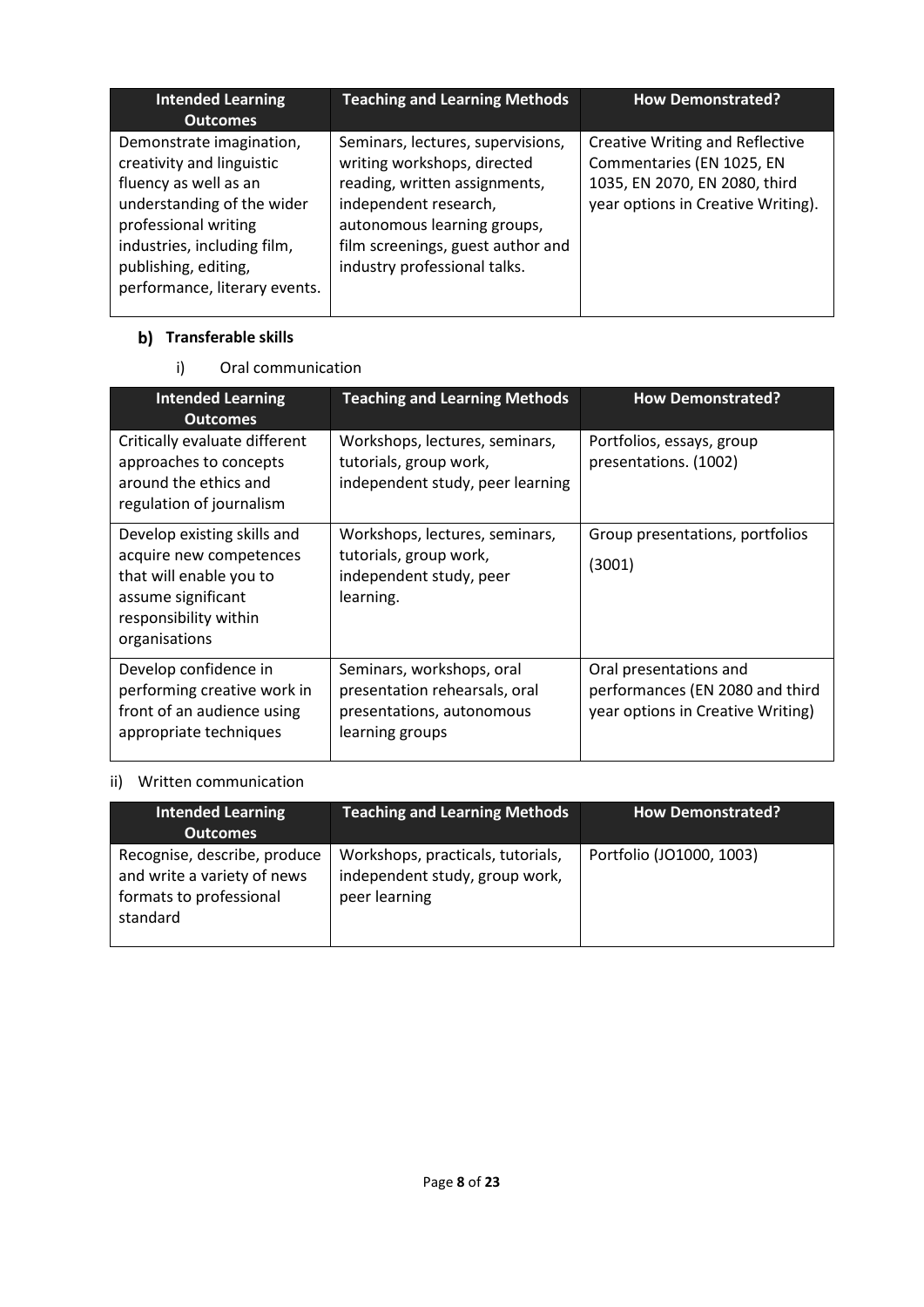| <b>Intended Learning</b><br><b>Outcomes</b>                                                                                                                                                                                                                                                              | <b>Teaching and Learning Methods</b>                                                                     | <b>How Demonstrated?</b>                                                                                                                                          |
|----------------------------------------------------------------------------------------------------------------------------------------------------------------------------------------------------------------------------------------------------------------------------------------------------------|----------------------------------------------------------------------------------------------------------|-------------------------------------------------------------------------------------------------------------------------------------------------------------------|
| Demonstrate knowledge of:<br>- theories and approaches to<br>the study of journalism                                                                                                                                                                                                                     | Lectures, seminars, workshops,<br>practicals, tutorials, independent<br>study, group work, peer learning | Essays (JO1001, MS2010)                                                                                                                                           |
| - the history and<br>development of the news<br>media                                                                                                                                                                                                                                                    |                                                                                                          |                                                                                                                                                                   |
| - the development of<br>journalism as an occupation                                                                                                                                                                                                                                                      |                                                                                                          |                                                                                                                                                                   |
| - contemporary debates<br>about the news industry and<br>its future                                                                                                                                                                                                                                      |                                                                                                          |                                                                                                                                                                   |
| Demonstrate skills in:                                                                                                                                                                                                                                                                                   | Lectures, seminars, tutorials,                                                                           | Essays (JO1001, MS2010)                                                                                                                                           |
| - communication<br>(formulating, articulating<br>arguments through writing)                                                                                                                                                                                                                              | independent study, group work,<br>peer learning                                                          |                                                                                                                                                                   |
| - word processing and<br>presentation                                                                                                                                                                                                                                                                    |                                                                                                          |                                                                                                                                                                   |
| - analysis and critical<br>evaluation                                                                                                                                                                                                                                                                    |                                                                                                          |                                                                                                                                                                   |
| - time management<br>(attending lectures and<br>seminars; meeting<br>assessment deadlines)                                                                                                                                                                                                               |                                                                                                          |                                                                                                                                                                   |
| Plan, conduct and report on<br>an independent research<br>project; conduct a review of<br>literature relevant to their<br>project; demonstrate the use<br>of appropriate theory,<br>method and empirical<br>analysis; show evidence of<br>critical analysis and<br>reflection in their<br>investigation. | Tutorials, independent study,<br>lectures.                                                               | Investigation. (JO3000)                                                                                                                                           |
| To present written<br>arguments in appropriate<br>registers, to effectively<br>communicate ideas and<br>concepts across multiple<br>forms and genres.                                                                                                                                                    | Workshops, lectures, seminars,<br>independent study, feedback<br>sessions, tutorials, supervisions.      | Reflective Commentaries and<br>Creative Writing (EN 1025, EN<br>1035, EN 2070, EN 2080, third<br>year options in Creative Writing);<br>literary reviews (EN 2080) |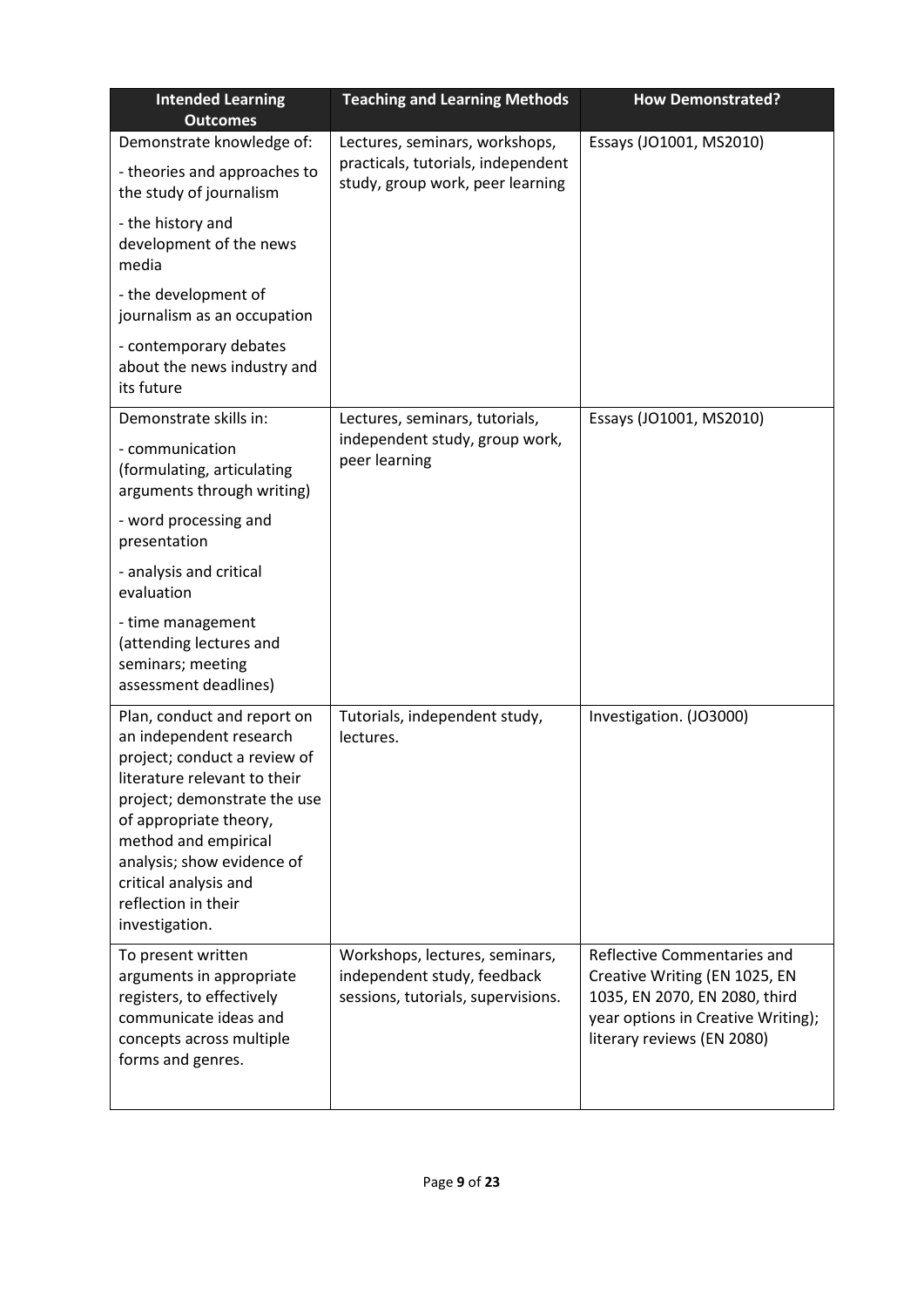## iii) Information technology

| <b>Intended Learning</b><br><b>Outcomes</b>                                                                                                                                     | <b>Teaching and Learning Methods</b>                                                                                                                                    | <b>How Demonstrated?</b>                                                                                                                                            |
|---------------------------------------------------------------------------------------------------------------------------------------------------------------------------------|-------------------------------------------------------------------------------------------------------------------------------------------------------------------------|---------------------------------------------------------------------------------------------------------------------------------------------------------------------|
| Critically reflect on the place<br>of digital and social media in<br>the 21st century media<br>ecosystem, and apply this<br>knowledge to a professional<br>standard in practice | Lectures, seminars, workshops,<br>practicals, tutorials, independent<br>study, group work, peer learning                                                                | Essays (JO1001, 2000)                                                                                                                                               |
| Demonstrate skills in:<br>- communication<br>(formulating, articulating<br>arguments through writing)                                                                           | Lectures, seminars, tutorials,<br>independent study, group work,<br>peer learning                                                                                       | Essays (JO1001, MS2010)                                                                                                                                             |
| - word processing and<br>presentation                                                                                                                                           |                                                                                                                                                                         |                                                                                                                                                                     |
| - analysis and critical<br>evaluation                                                                                                                                           |                                                                                                                                                                         |                                                                                                                                                                     |
| - time management<br>(attending lectures and<br>seminars; meeting<br>assessment deadlines                                                                                       |                                                                                                                                                                         |                                                                                                                                                                     |
| Interact individually and<br>collaboratively with virtual<br>learning environments.                                                                                             | Seminars, lectures, supervisions,<br>workshops, directed reading,<br>written assignments,<br>presentations, independent<br>research and industry<br>professional talks. | Reflective Commentaries and<br>Creative Writing (EN 1025, EN<br>1035, EN 2070, EN 2080, third<br>year options); field-trip group<br>formative assignment (EN 2070). |
| Identify and evaluate a range<br>of online resources.                                                                                                                           | Seminars, lectures, supervisions,<br>workshops, directed reading,<br>written assignments,<br>presentations, independent<br>research and industry<br>professional talks. | <b>Reflective Commentaries (EN</b><br>1025, EN 1035, EN 2070, EN<br>2080, third year options in<br>Creative Writing)                                                |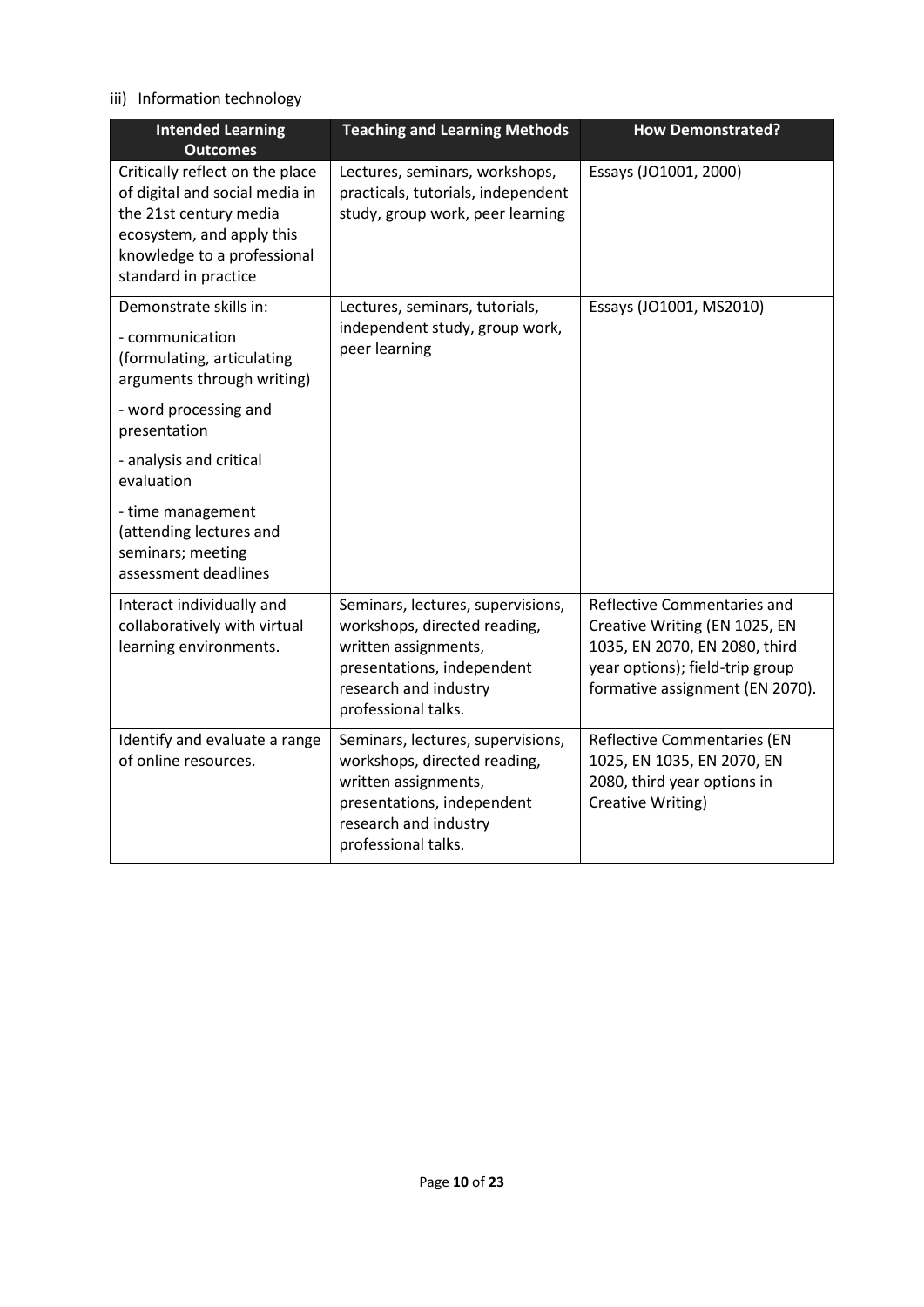## iv) Numeracy

| <b>Intended Learning</b><br><b>Outcomes</b>                                                                                                                                                   | <b>Teaching and Learning Methods</b>                                              | <b>How Demonstrated?</b>                                                                                                |
|-----------------------------------------------------------------------------------------------------------------------------------------------------------------------------------------------|-----------------------------------------------------------------------------------|-------------------------------------------------------------------------------------------------------------------------|
| Demonstrate skills in:<br>- communication<br>(formulating, articulating<br>arguments through writing)                                                                                         | Lectures, seminars, tutorials,<br>independent study, group work,<br>peer learning | Essays (MS2010)                                                                                                         |
| - word processing and<br>presentation                                                                                                                                                         |                                                                                   |                                                                                                                         |
| - analysis and critical<br>evaluation                                                                                                                                                         |                                                                                   |                                                                                                                         |
| - time management<br>(attending lectures and<br>seminars; meeting<br>assessment deadlines)                                                                                                    |                                                                                   |                                                                                                                         |
| Apply the principles of<br>entrepreneurial journalism<br>and deploy the key<br>techniques in order to<br>propose an entrepreneurial<br>journalism enterprise                                  | Workshops tutorials, group work,<br>independent study, peer<br>learning.          | Portfolio (JO2000)                                                                                                      |
| Analysis of evidence which<br>may include numerical or<br>historical data. Reflection on<br>scientific and mathematical<br>sources, which may provide<br>inspiration for Creative<br>Writing. | Seminars, lectures, independent<br>research, guest talks                          | <b>Creative Writing and Reflective</b><br>Commentaries (EN 2070);<br>autonomous learning group field-<br>trip (EN 2070) |

# v) Team working

| <b>Intended Learning</b><br><b>Outcomes</b>                                                                  | <b>Teaching and Learning Methods</b>                                                             | <b>How Demonstrated?</b>                             |
|--------------------------------------------------------------------------------------------------------------|--------------------------------------------------------------------------------------------------|------------------------------------------------------|
| Investigate and demonstrate<br>the core concepts and skills<br>involved in publication<br>design             | Workshops, practicals, tutorials,<br>independent study, group work,<br>peer learning             | Portfolio (JO3001, 3002)                             |
| Critically evaluate different<br>approaches to concepts<br>around the ethics and<br>regulation of journalism | Workshops, lectures, seminars,<br>tutorials, group work,<br>independent study, peer<br>learning. | Portfolios, essays, group<br>presentations. (JO1002) |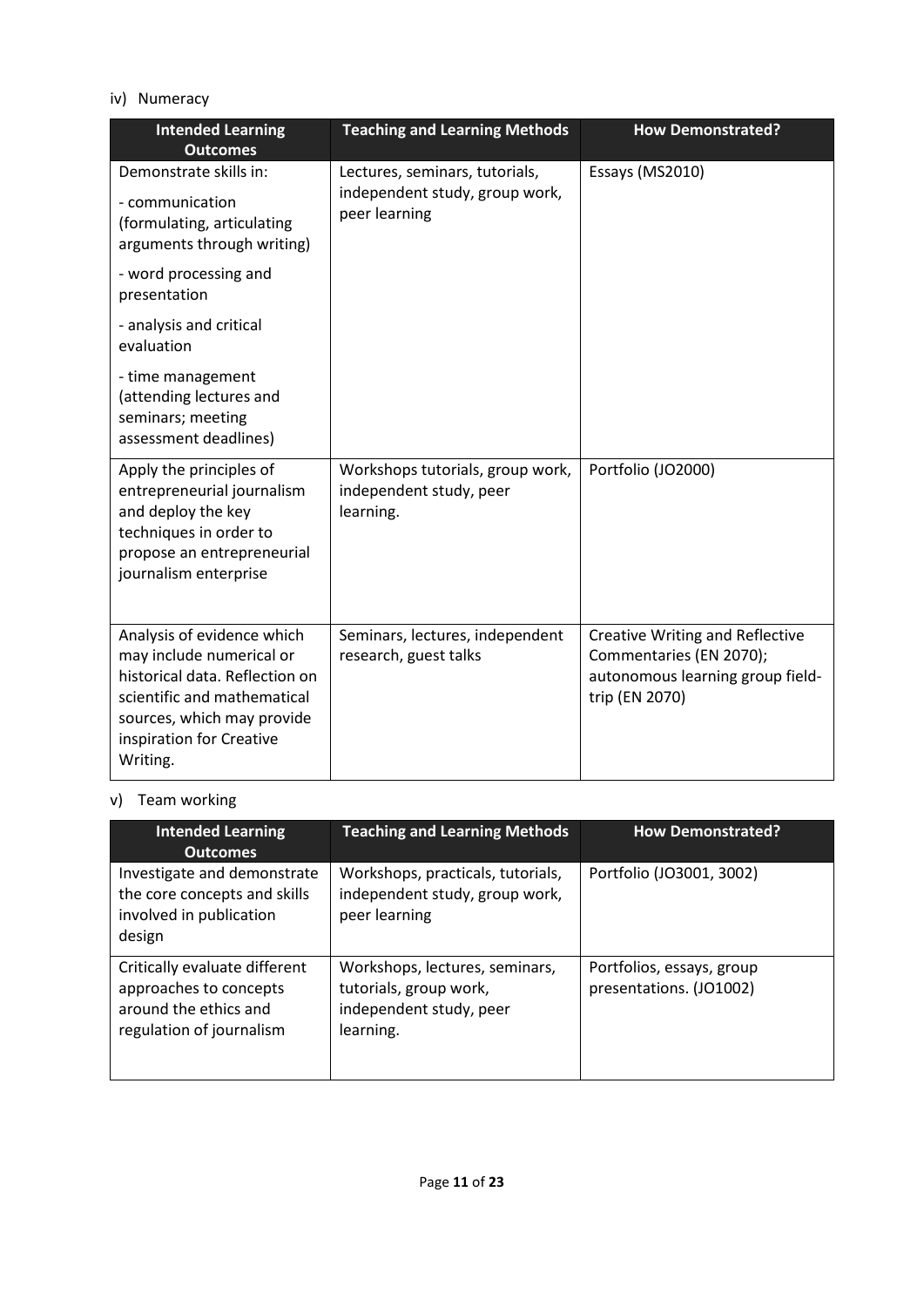| <b>Intended Learning</b><br><b>Outcomes</b>                                                                                                                  | <b>Teaching and Learning Methods</b>                                                             | <b>How Demonstrated?</b>                                                                                                                                                                                                   |
|--------------------------------------------------------------------------------------------------------------------------------------------------------------|--------------------------------------------------------------------------------------------------|----------------------------------------------------------------------------------------------------------------------------------------------------------------------------------------------------------------------------|
| Apply the principles of<br>entrepreneurial journalism<br>and deploy the key<br>techniques in order to<br>propose an entrepreneurial<br>journalism enterprise | Workshops tutorials, group work,<br>independent study, peer<br>learning.                         | Portfolio (JO2000)                                                                                                                                                                                                         |
| Develop existing skills and<br>acquire new competences<br>that will enable you to<br>assume significant<br>responsibility within<br>organisations            | Workshops, lectures, seminars,<br>tutorials, group work,<br>independent study, peer learning     | Group presentations, portfolios<br>(JO3001.3002)                                                                                                                                                                           |
| Solve problems<br>collaboratively.                                                                                                                           | Seminars, workshops, feedback<br>sessions, autonomous learning<br>group projects, presentations. | Formative peer review sessions,<br><b>Reflective Commentaries (EN</b><br>1025, EN 1035, EN 2070, EN<br>2080, third year options in<br>Creative Writing)                                                                    |
| Undertake group projects,<br>including field trips.                                                                                                          | Seminars, workshops, feedback<br>sessions, autonomous learning<br>group projects, presentations. | Formative peer review sessions;<br>autonomous learning group field-<br>trip (EN 2070)                                                                                                                                      |
| Offer constructive feedback<br>in a group environment.                                                                                                       | Seminars, workshops, feedback<br>sessions, autonomous learning<br>group projects, presentations. | Formative peer review sessions,<br>Creative Writing, Reflective<br>Commentaries (EN 1025, EN<br>1035, EN 2070, EN 2080, third<br>year options in Creative Writing);<br>formative oral presentation<br>rehearsals (EN 3119) |

# vi) Problem solving

| <b>Intended Learning</b><br><b>Outcomes</b>                                                      | <b>Teaching and Learning Methods</b>                                                 | <b>How Demonstrated?</b>              |
|--------------------------------------------------------------------------------------------------|--------------------------------------------------------------------------------------|---------------------------------------|
| Investigate and demonstrate<br>the core concepts and skills<br>involved in publication<br>design | Workshops, practicals, tutorials,<br>independent study, group work,<br>peer learning | Portfolio (JO3001)                    |
| Describe and evaluate recent<br>research on news and<br>journalism                               | Lectures, seminars, tutorials,<br>independent study, group work,<br>peer learning    | Essays (JO 1001, MS 2010, MS<br>2016) |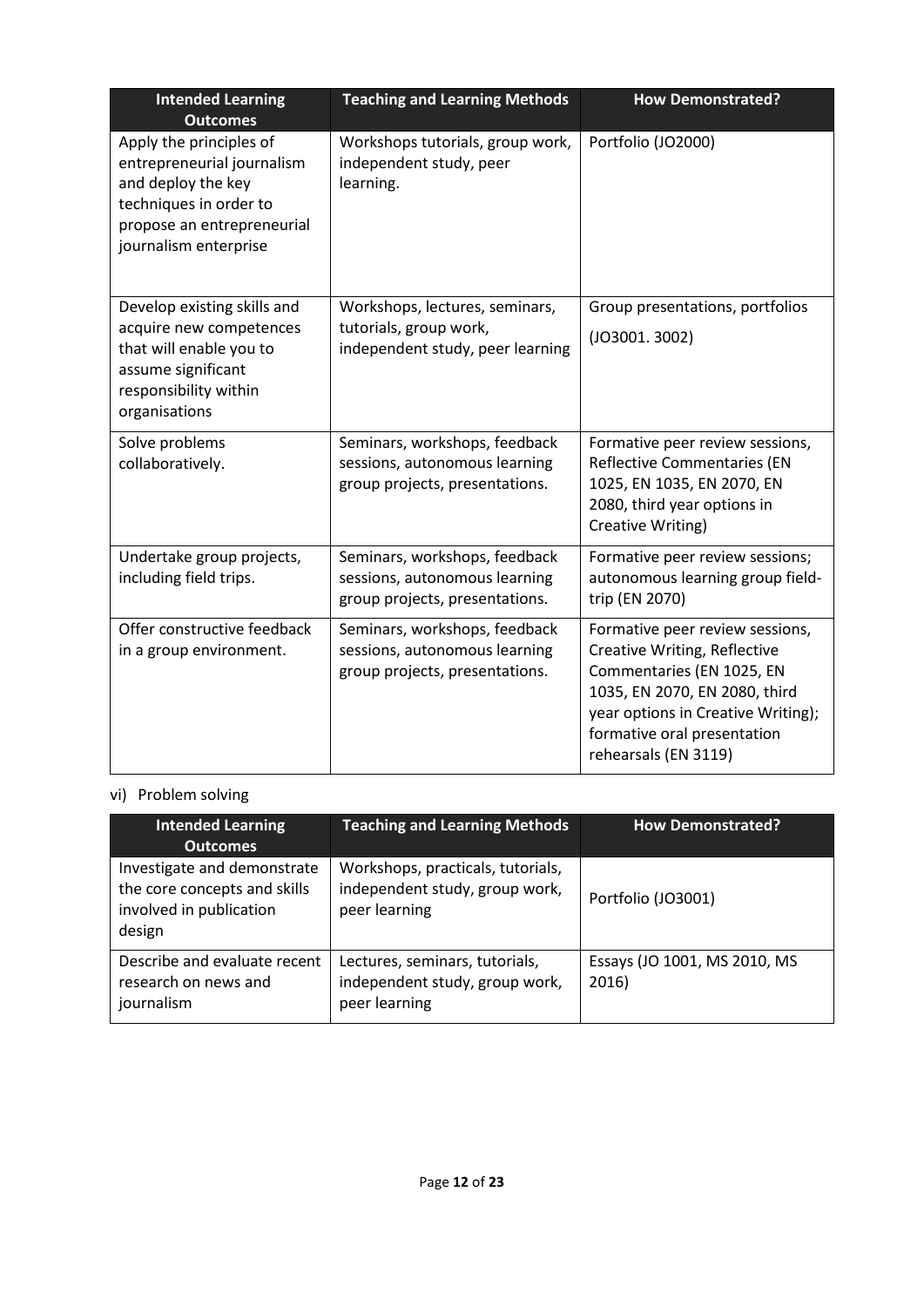| <b>Intended Learning</b><br><b>Outcomes</b>                                                                                                                                                                                                                                                             | <b>Teaching and Learning Methods</b>                                                                                      | <b>How Demonstrated?</b>                                                                                                                                                                           |
|---------------------------------------------------------------------------------------------------------------------------------------------------------------------------------------------------------------------------------------------------------------------------------------------------------|---------------------------------------------------------------------------------------------------------------------------|----------------------------------------------------------------------------------------------------------------------------------------------------------------------------------------------------|
| Demonstrate knowledge of:<br>- theories and approaches to<br>the study of journalism<br>- the history and<br>development of the news                                                                                                                                                                    | Lectures, seminars, tutorials,<br>independent study, group work,<br>peer learning                                         | Essays (MS 1011, JO 1001, MS<br>2010, MS 2016)                                                                                                                                                     |
| media<br>- the development of<br>journalism as an occupation                                                                                                                                                                                                                                            |                                                                                                                           |                                                                                                                                                                                                    |
| - contemporary debates<br>about the news industry and<br>its future                                                                                                                                                                                                                                     |                                                                                                                           |                                                                                                                                                                                                    |
| Critically evaluate different<br>approaches to concepts<br>around the ethics and<br>regulation of journalism                                                                                                                                                                                            | Lectures, seminars, tutorials,<br>independent study, group work,<br>peer learning                                         | Essays (JO1002)                                                                                                                                                                                    |
| Apply the principles of<br>entrepreneurial journalism<br>and deploy the key<br>techniques in order to<br>propose an entrepreneurial<br>journalism enterprise                                                                                                                                            | Workshops, lectures, seminars,<br>tutorials, group work,<br>independent study, peer<br>learning.                          | Portfolio (JO2000)                                                                                                                                                                                 |
| Plan, conduct and report on<br>an independent research<br>project; conduct a review of<br>literature relevant to their<br>project; demonstrate the use<br>of appropriate theory,<br>method and empirical<br>analysis; show evidence of<br>critical analysis and<br>reflection in their<br>investigation | Tutorials, independent study,<br>lectures.                                                                                | Investigation (JO3000)                                                                                                                                                                             |
| Solve literary critical, literary<br>theoretical, literary,<br>historical, linguistic, creative<br>research and editorial<br>problems.                                                                                                                                                                  | Tutorials, independent study,<br>supervisions, lectures, seminars,<br>feedback sessions, guest talks.                     | <b>Creative Writing and Reflective</b><br>Commentaries (EN 1025, EN<br>1035, EN 2070, EN 2080, third<br>year options in Creative Writing);<br>formative peer review sessions                       |
| Identify and implement<br>appropriate research<br>methods                                                                                                                                                                                                                                               | Independent study, autonomous<br>learning group projects,<br>supervisions, lectures, seminars,<br>workshops, guest talks. | <b>Reflective Commentaries (EN</b><br>1025, EN 1035, EN 2070, EN<br>2080, third year options in<br>Creative Writing); formative<br>group field trip (EN 2070); journal<br>and Commentary (EN 2080) |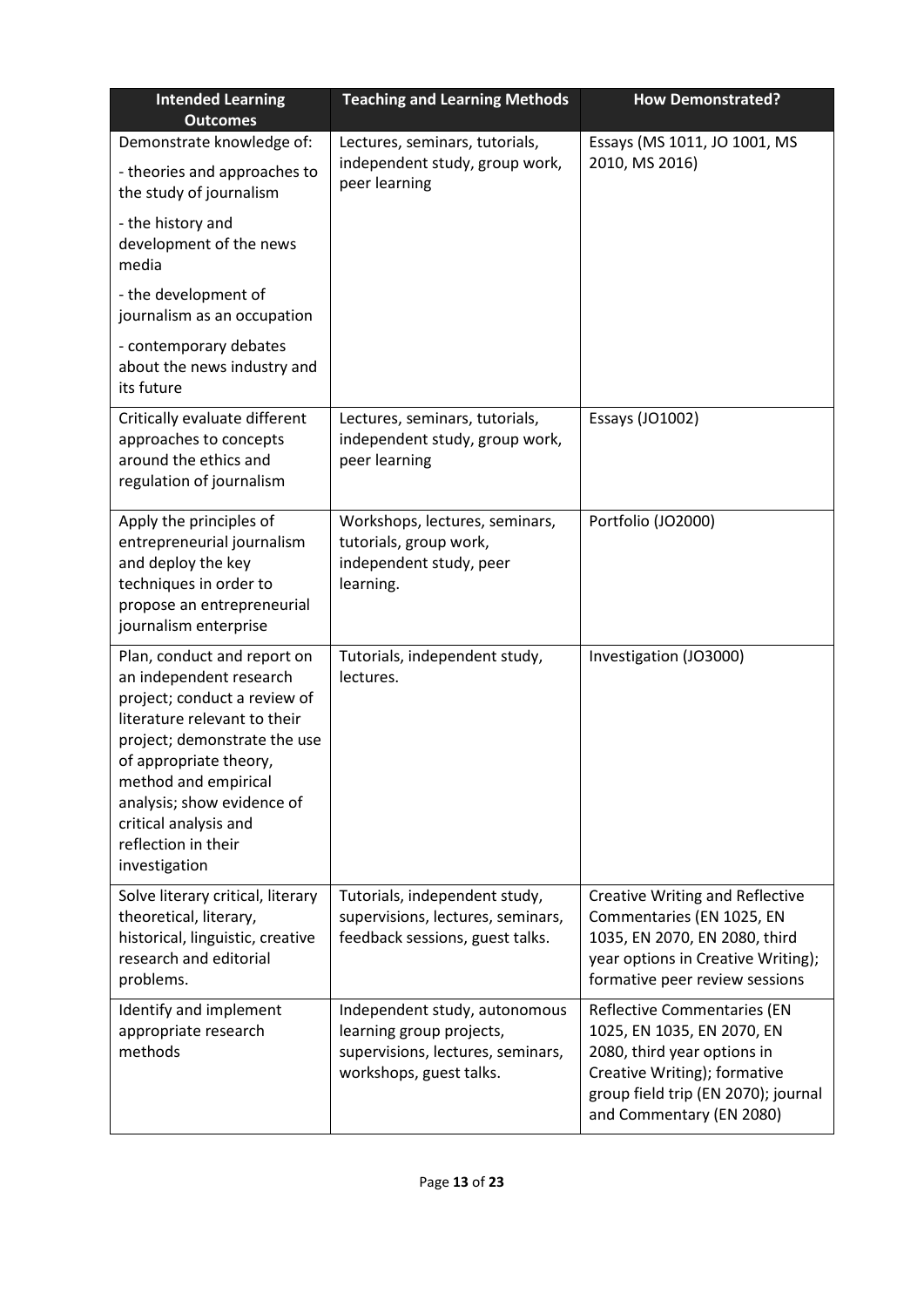vii) Information handling

| <b>Intended Learning</b><br><b>Outcomes</b>                                                                                                                                                                                                                                                             | <b>Teaching and Learning Methods</b>                                                                               | <b>How Demonstrated?</b>                                                                                                                                    |
|---------------------------------------------------------------------------------------------------------------------------------------------------------------------------------------------------------------------------------------------------------------------------------------------------------|--------------------------------------------------------------------------------------------------------------------|-------------------------------------------------------------------------------------------------------------------------------------------------------------|
| Recognise, describe, produce<br>and write a variety of news<br>formats to professional<br>standard                                                                                                                                                                                                      | Workshops, practicals, tutorials,<br>independent study, group work,<br>peer learning                               | Portfolio (JO1000)                                                                                                                                          |
| Develop and demonstrate<br>the acquisition of the<br>professional skills and<br>attributes needed to<br>produce original journalistic<br>material to a standard<br>acceptable for publication                                                                                                           | Workshops, practicals, tutorials,<br>independent study, group work,<br>peer learning                               | Portfolio (JO1000)                                                                                                                                          |
| Apply the principles of<br>entrepreneurial journalism<br>and deploy the key<br>techniques in order to<br>propose an entrepreneurial<br>journalism enterprise                                                                                                                                            | Lectures, seminars, workshops,<br>practicals, tutorials, independent<br>study, group work, peer learning           | Portfolio, essays (JO2000)                                                                                                                                  |
| Develop existing skills and<br>acquire new competences<br>that will enable you to<br>assume significant<br>responsibility within<br>organisations                                                                                                                                                       | Workshops, practicals, tutorials,<br>independent study, group work,<br>peer learning                               | Portfolio (JO3001)                                                                                                                                          |
| Plan, conduct and report on<br>an independent research<br>project; conduct a review of<br>literature relevant to their<br>project; demonstrate the use<br>of appropriate theory,<br>method and empirical<br>analysis; show evidence of<br>critical analysis and<br>reflection in their<br>investigation | Tutorials, independent study,<br>lectures.                                                                         | Investigation (JO3000)                                                                                                                                      |
| Identify, retrieve and<br>manipulate relevant textual,<br>literary, scientific, or<br>historical information, and<br>assess the significance of this<br>information in the<br>construction of creative<br>work.                                                                                         | Seminars, lectures, supervisions,<br>workshops, directed reading,<br>written assignments,<br>independent research. | Formative seminar presentations;<br><b>Reflective Commentaries (EN</b><br>1025, EN 1035, EN 2070, EN 2080<br>and third year options in Creative<br>Writing) |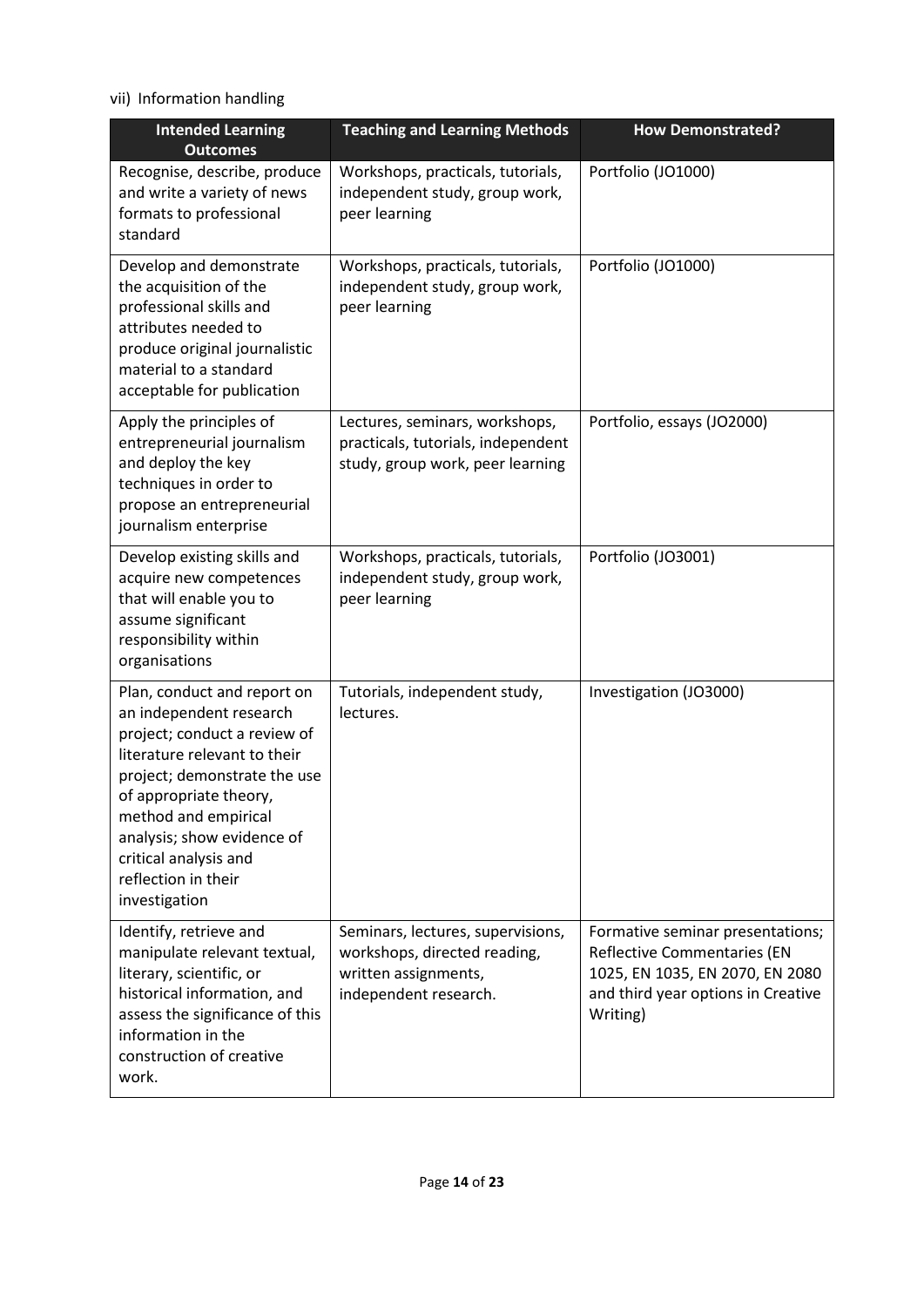viii) Skills for lifelong learning

| <b>Intended Learning</b><br><b>Outcomes</b>                                                                                                                                                          | <b>Teaching and Learning Methods</b>                                                                                                                                                                                           | <b>How Demonstrated?</b>                                                                                                                                           |
|------------------------------------------------------------------------------------------------------------------------------------------------------------------------------------------------------|--------------------------------------------------------------------------------------------------------------------------------------------------------------------------------------------------------------------------------|--------------------------------------------------------------------------------------------------------------------------------------------------------------------|
| Critically reflect on news and<br>journalism as a concept, its<br>professional production and<br>application, and key<br>concepts in contemporary<br>academic debates about<br>journalistic practice | Lectures, seminars, workshops,<br>practicals, tutorials, independent<br>study, group work, peer learning                                                                                                                       | Portfolio, essays (JO1000)                                                                                                                                         |
| Demonstrate skills in:<br>- communication<br>(formulating, articulating<br>arguments through writing)<br>- word processing and                                                                       | Lectures, seminars, workshops,<br>practicals, tutorials, independent<br>study, group work, peer learning                                                                                                                       | Portfolio, essays (MS2010)                                                                                                                                         |
| presentation<br>- analysis and critical<br>evaluation                                                                                                                                                |                                                                                                                                                                                                                                |                                                                                                                                                                    |
| - time management<br>(attending lectures and<br>seminars; meeting<br>assessment deadlines)                                                                                                           |                                                                                                                                                                                                                                |                                                                                                                                                                    |
| Demonstrate intellectual and<br>creative independence.                                                                                                                                               | Seminars, lectures, supervisions,<br>writing workshops, directed<br>reading, written assignments,<br>independent research, film<br>screenings, autonomous learning<br>groups, guest author and<br>industry professional talks. | Formative peer review sessions,<br>Creative Writing, Reflective<br>Commentaries (EN 1025, EN<br>1035, EN 2070, EN 2080, third<br>year options in Creative Writing) |
| Write well across all forms<br>and genres.                                                                                                                                                           | Seminars, lectures, supervisions,<br>writing workshops, directed<br>reading, written assignments,<br>independent research, film<br>screenings, autonomous learning<br>groups, guest author and<br>industry professional talks. | <b>Creative Writing assignments (EN</b><br>1025, EN 1035, EN 2070, EN<br>2080, third year options in<br>Creative Writing)                                          |
| Demonstrate a broad<br>comprehension of the forms<br>and genres in which writers<br>practise, and an awareness<br>of the professional writing<br>industries.                                         | Seminars, lectures, supervisions,<br>writing workshops, directed<br>reading, written assignments,<br>independent research, film<br>screenings, autonomous learning<br>groups, guest author and<br>industry professional talks. | <b>Creative Writing and Reflective</b><br>Commentaries (EN 1025, EN<br>1035, EN 2070, EN 2080, third<br>year options in Creative Writing)                          |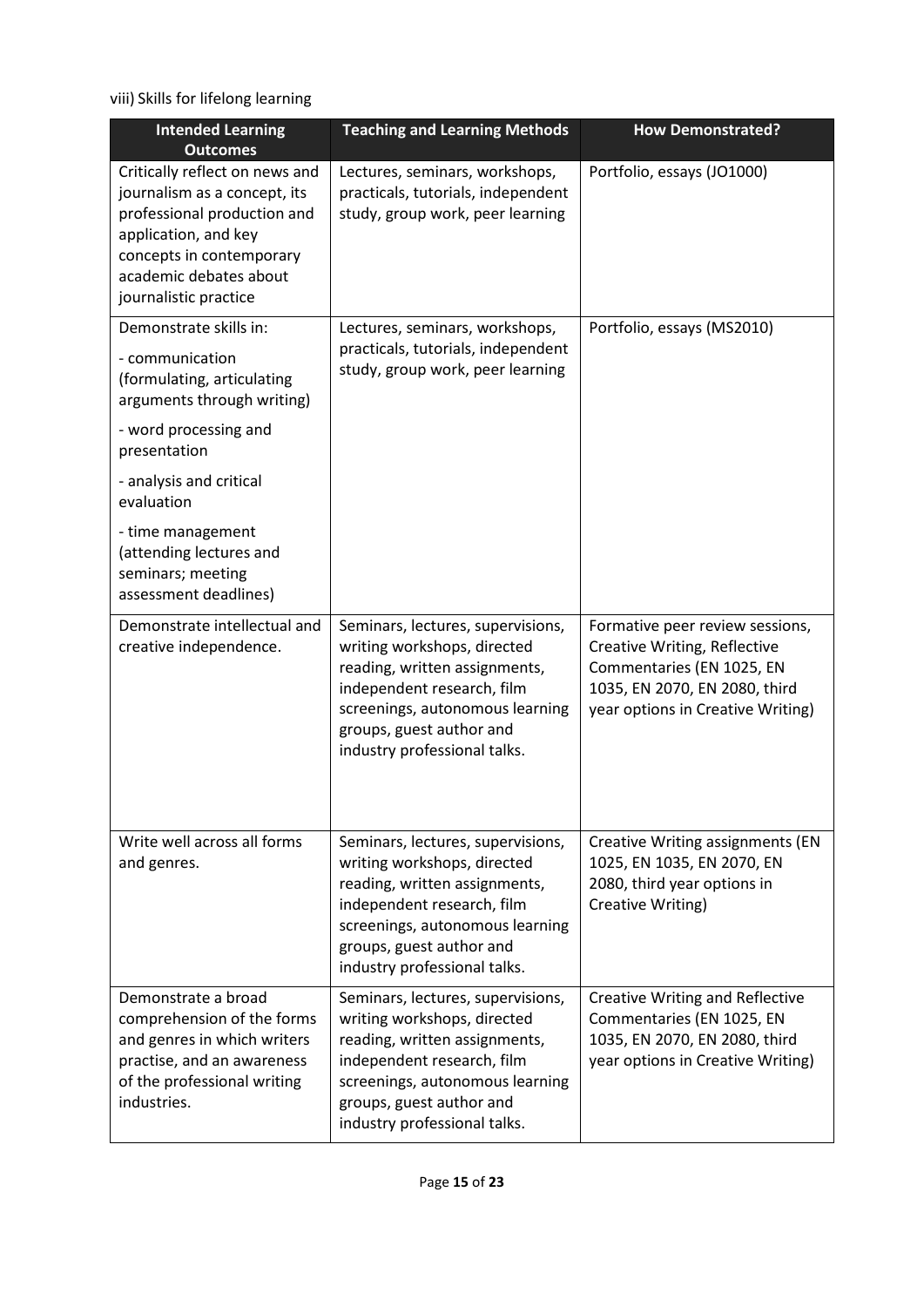## **10. Progression points**

This programme follows the standard Scheme of Progression set out i[n Senate Regulations](http://www.le.ac.uk/senate-regulations) – see the version of Senate Regulation 5 governing undergraduate programmes relevant to the year of entry.

In cases where a student has failed to meet a requirement to progress he or she will be required to withdraw from the course.

#### **Course transfers**

Transfers from BA Journalism to other subjects will be permitted, subject to the agreement of the receiving subjects. Transfers into the BA Journalism will only be permitted into the first year, due to the incremental and skills-building nature of the programme. To permit transfers into the second and third years would be detrimental to the academic success of students wishing to transfer.

#### **11. Criteria for award and classification**

This programme follows the standard scheme of undergraduate award and classification set out in Senate [Regulations](http://www.le.ac.uk/senate-regulations) – see the version of *Senate Regulation 5 governing undergraduate programmes* relevant to the year of entry.

#### **12. Special features**

Employability is embedded into the programmes through the provision of modules JO1004 Journalism Employability in the first year, which encourages and facilitates the development of student skills and attributes which will help the student make themselves more employable on graduation. Field research, guest author and industry professional talks, training in performance, connection to the Centre for New Writing events, are all established employability features of the Creative Writing side of the programme.

Students will be introduced to a range of assessment techniques including creative work across the forms and genres, critical reflective commentaries, and group projects. Assessment techniques used in first year will be developed and deepened in second year, and a range of strategies will be used, including formative writing assignments, seminar presentations, and peer review workshops. In the final year, students will choose from one of the options available in Journalism and one in Creative Writing (where timetabling considerations permit)

Assessment will include, as well as creative work, oral presentations and reflective commentaries. From their first year, students will develop skills in a variety of forms and genres. Across the course, they will examine and practise a variety of methodological approaches to study and be given the opportunity to explore different aspects of literary genre and creative practice and knowledge of the journalism and creative writing industries. Students studying Journalism WITH Creative Writing will still be able to study the most important Journalism modules. In the first year they will study the two key areas of journalistic skills in JO1000 and 1003, while also gaining key contextual knowledge from JO1001, 1002. The Creative Writing pathway is designed for students to move from an introductory study of key forms and genres (in year 1), to a trans-generic, thematised approach, which emphasises research and creative skills (in year 2), to specialization and optionality (in year 3).

In the first year of Creative Writing, students study EN1025 and EN1035 Introduction to Writing Creatively, which provide an introductory background to key forms, including Creative Non-Fiction, Poetry, Short Fiction and Screenwriting.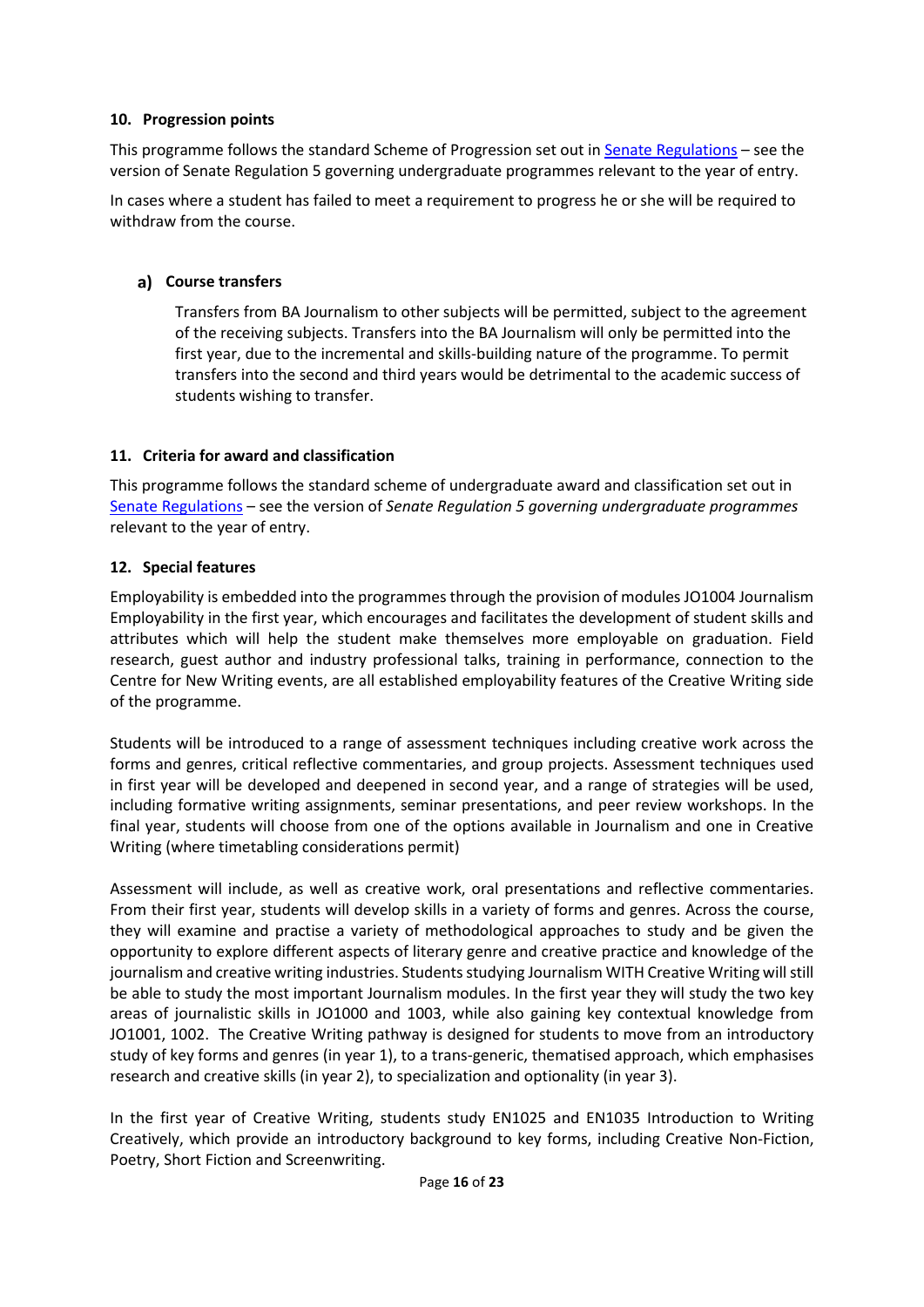Two non-credit but very important modules, Introduction to Academic Skills and Journalism Employability will also be studied to help equip students for their journeys through higher education and into employment. To study two non-credit modules in the first year is unusual, but it is felt both these modules provide core and key skills for students which cannot be incorporated in the subjectspecific credit-bearing modules and cannot be delayed until the second year. Undergraduate students can struggle to adjust to academic expectations at BA level, so the study skills module is essential to develop this capability. Employability is such a key aspect of this programme that it must be addressed in the first year so it can be built upon in subsequent years.

If these two modules must be studied, the rationale is that it is best to study them in the first year when the additional time taken will not impact on final degree work. Indeed the primary commitment in both modules is attendance rather than assessment. An incentive for the students will be to include completion of the modules on the student transcripts if they pass the modules.

In the second year they will study Multi-Media and Entrepreneurial Journalism as well as having an introduction to Broadcast Journalism. They will also learn about the context of Journalism in MS2010 and prepare for the major piece of third year work, the Journalism Investigation, by studying Media research methods. In Creative Writing in the first semester of the second year, students will take EN2070 Using Stories. This module uses key themes to explore some of the ways in which writers can discover, recover and explore materials, ideas and narratives in the wider world, and use and reshape them into effective creative pieces. It encourages students to develop their Creative Writing research methods, and then to employ those methods in the construction of original writing, in multiple genres. In this way, it aims to enhance both the students' research and writing skills. In the second semester of the second year, students take EN2080, which aims to combine an intensive creative writing workshop with practice in performing work, and advanced study of creative writing research methods, critical reflection, and writing literary reviews for publication.

In the third year students will do both a major practical piece of work in their Publishing Project modules, which is likely to be the creation of a magazine or a website, and conduct a major academic investigation, similar to a dissertation in their Journalism Investigation. They will also choose two optional Journalism or Media modules. In their final year in Creative Writing, students can choose from a number of optional modules including fiction, screenwriting, writing for voices, comedy writing, poetry and so on.

Academic years do not stand alone. Each academic year builds on the skills and understanding built up at the previous level.

## **13. Indications of programme quality**

Student achievement, NSS scores, external examiner reports, periodic review reports, graduate employment and destinations.

## **14. External Examiner(s) reports**

The details of the External Examiner(s) for this programme and the most recent External Examiners' reports for this programme can be found at [exampapers@Leicester](https://exampapers.le.ac.uk/) [log-in required]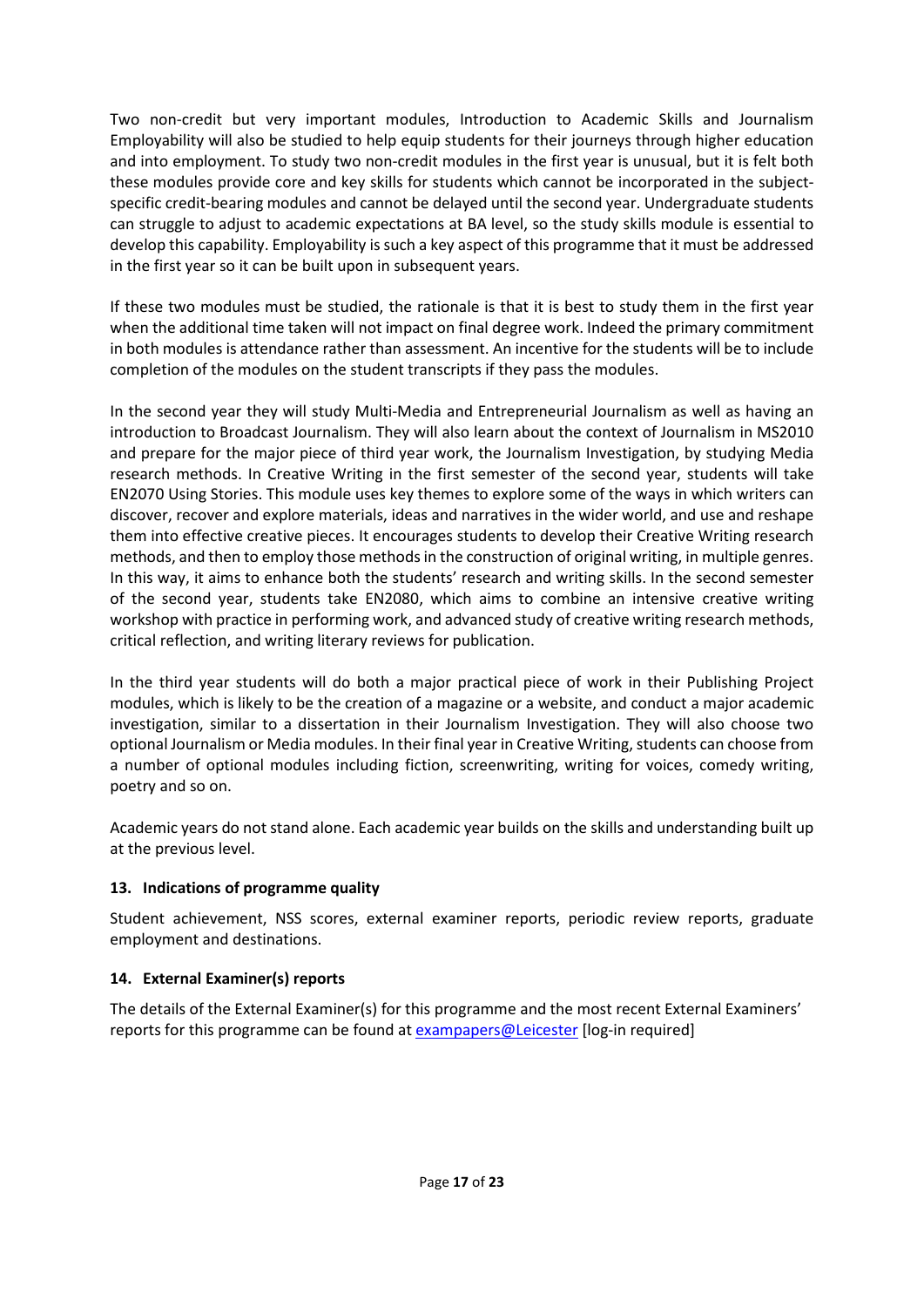

# **Programme Specification (Undergraduate) FOR ENTRY YEAR: 2022/23**

**Date created:** 12/2018 **Last amended:** 17/03/2022 **Version no.** 1

**Appendix 1: Programme structure (programme regulations)**

The University regularly reviews its programmes and modules to ensure that they reflect the current status of the discipline and offer the best learning experience to students. On occasion, it may be necessary to alter particular aspects of a course or module.

#### **Updates to the programme**

| Academic year<br>affected | <b>Module Code(s)</b> | <b>Update</b>                                              |
|---------------------------|-----------------------|------------------------------------------------------------|
| 2024/25                   | MS3009                | Optional module MS3009 moved from Semester 1 to Semester 2 |

## BA Journalism

#### **Level 4/Year 1 2022/23**

Credit breakdown

| <b>Status</b> | <b>Year long</b>   | Semester 1         | Semester 2         |
|---------------|--------------------|--------------------|--------------------|
| Core          | Choose an<br>item. | 60 credits         | 60 credits         |
| Optional      | Choose an<br>item. | Choose an<br>item. | Choose an<br>item. |

120 credits in total

#### Core modules

| Delivery period | Code   | Title                                | <b>Credits</b> |
|-----------------|--------|--------------------------------------|----------------|
| Sem 1           | EN1025 | Introduction to Writing Creatively 1 | 15 credits     |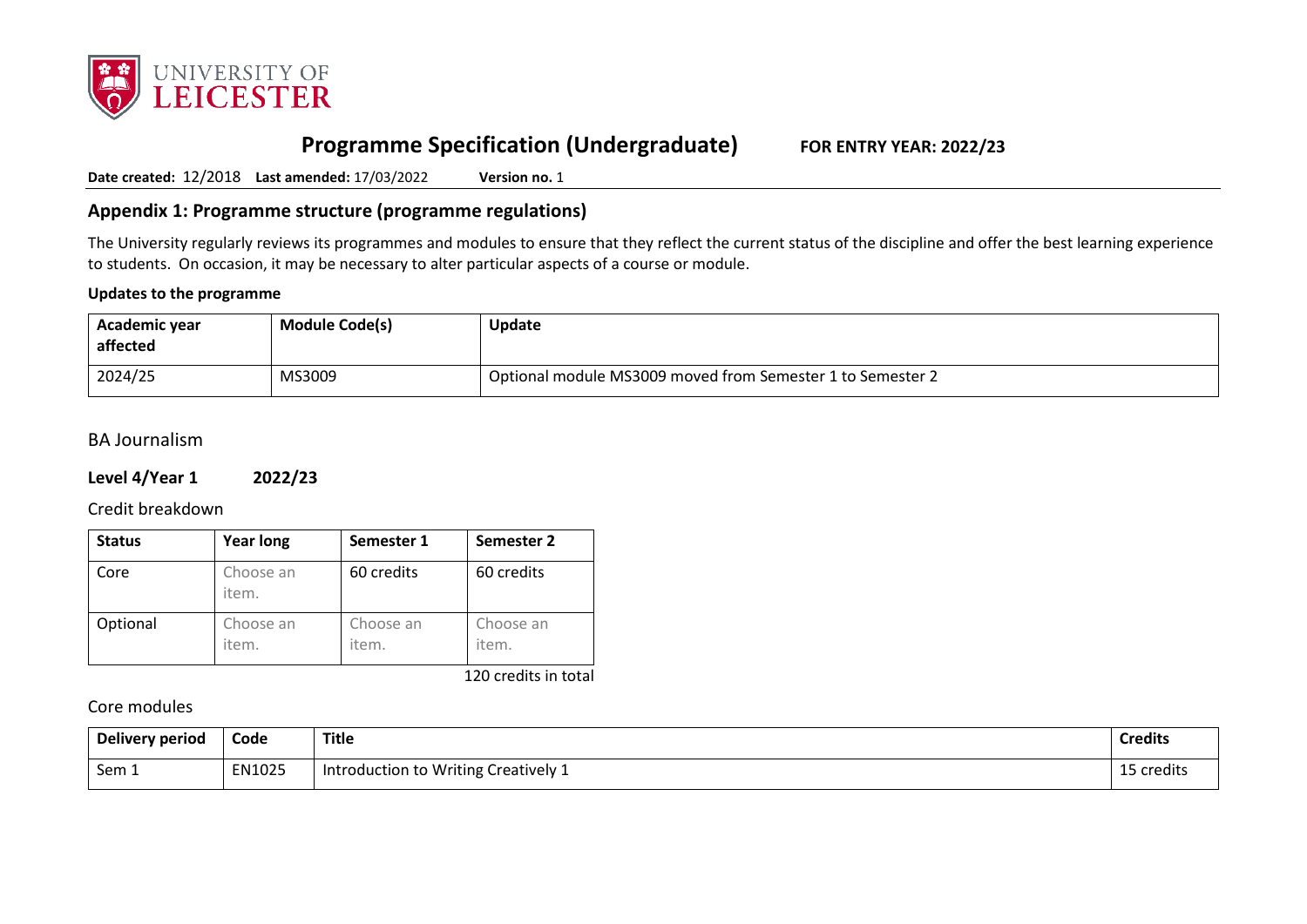| <b>Delivery period</b> | Code   | <b>Title</b>                            | <b>Credits</b> |
|------------------------|--------|-----------------------------------------|----------------|
| Sem 1                  | JO1000 | <b>News Basics</b>                      | 15 credits     |
| Sem 1                  | JO1005 | Introduction to Academic Skills         | 0 credits      |
| Sem 1                  | MS1001 | Introduction to Media and Communication | 30 credits     |
| Sem <sub>2</sub>       | EN1035 | Introduction to Writing Creatively 2    | 15 credits     |
| Sem <sub>2</sub>       | JO1001 | Key Concepts in Journalism              | 30 credits     |
| Sem <sub>2</sub>       | JO1003 | Features Journalism                     | 15 credits     |
| Sem <sub>2</sub>       | JO1004 | Journalism Employability                | 0 credits      |

## **Notes**

n/a

# **Level 5/Year 2 2023/24**

Credit breakdown

| <b>Status</b> | <b>Year long</b>   | Semester 1         | Semester 2         |
|---------------|--------------------|--------------------|--------------------|
| Core          | Choose an<br>item. | 60 credits         | 60 credits         |
| Optional      | Choose an<br>item. | Choose an<br>item. | Choose an<br>item. |

120 credits in total

# Core modules

| Delivery period | Code   | Title                                                                    | <b>Credits</b> |
|-----------------|--------|--------------------------------------------------------------------------|----------------|
| Sem 1           | JO2006 | Digital and<br><b>Context and Practice</b><br>d Social Media Journalism- | 30 credits     |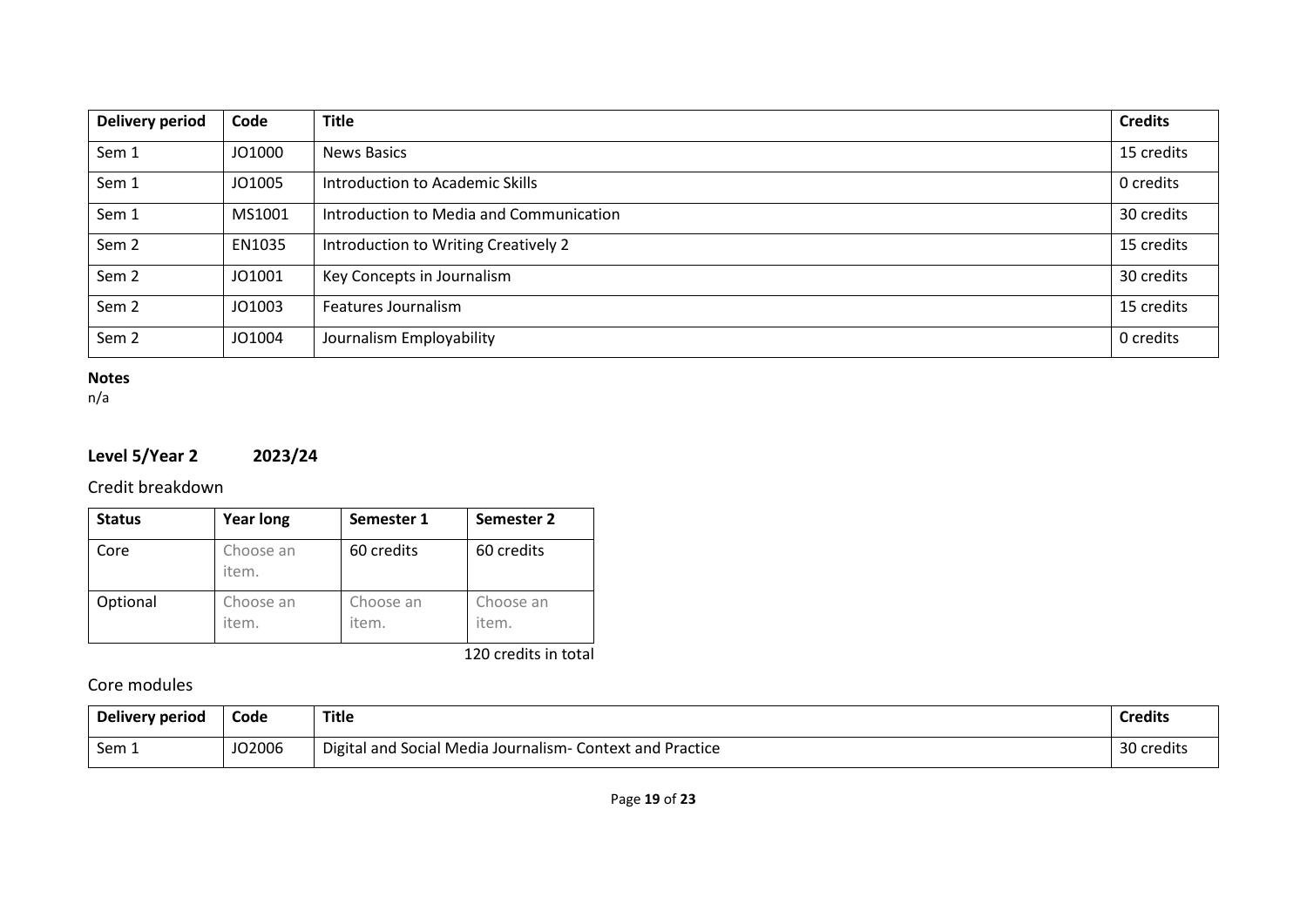| Delivery period  | Code   | <b>Title</b>                                 | <b>Credits</b> |
|------------------|--------|----------------------------------------------|----------------|
| Sem 1            | JO2001 | Broadcast Journalism 1                       | 15 credits     |
| Sem 1            | MS2013 | Professionalism and Employment in the Media  | 0 credits      |
| Sem 1            | EN2070 | <b>Using Stories</b>                         | 15 credits     |
| Sem <sub>2</sub> | MS2016 | Media and Communication Research in Practice | 30 credits     |
| Sem <sub>2</sub> | MS2010 | Journalism Studies                           | 15 credits     |
| Sem <sub>2</sub> | EN2080 | <b>Advanced Creative Writing Skills</b>      | 15 credits     |

## **Notes**

[n/a]

# **Level 6/Year 3 2024/25**

Credit breakdown

| <b>Status</b>        | <b>Year long</b>   | Semester 1 | Semester 2 |  |
|----------------------|--------------------|------------|------------|--|
| Core                 | 30 credits         | 15 credits | 15 credits |  |
| Optional             | Choose an<br>item. | 30 credits | 30 credits |  |
| 120 credits in total |                    |            |            |  |

Core modules

| Delivery period  | Code   | <b>Title</b>                | <b>Credits</b> |
|------------------|--------|-----------------------------|----------------|
| Year long        | JO3000 | Journalism Investigation    | 30 credits     |
| Sem 1            | JO3001 | Publishing Project 1        | 15 credits     |
| Sem <sub>2</sub> | JO3002 | <b>Publishing Project 2</b> | 15 credits     |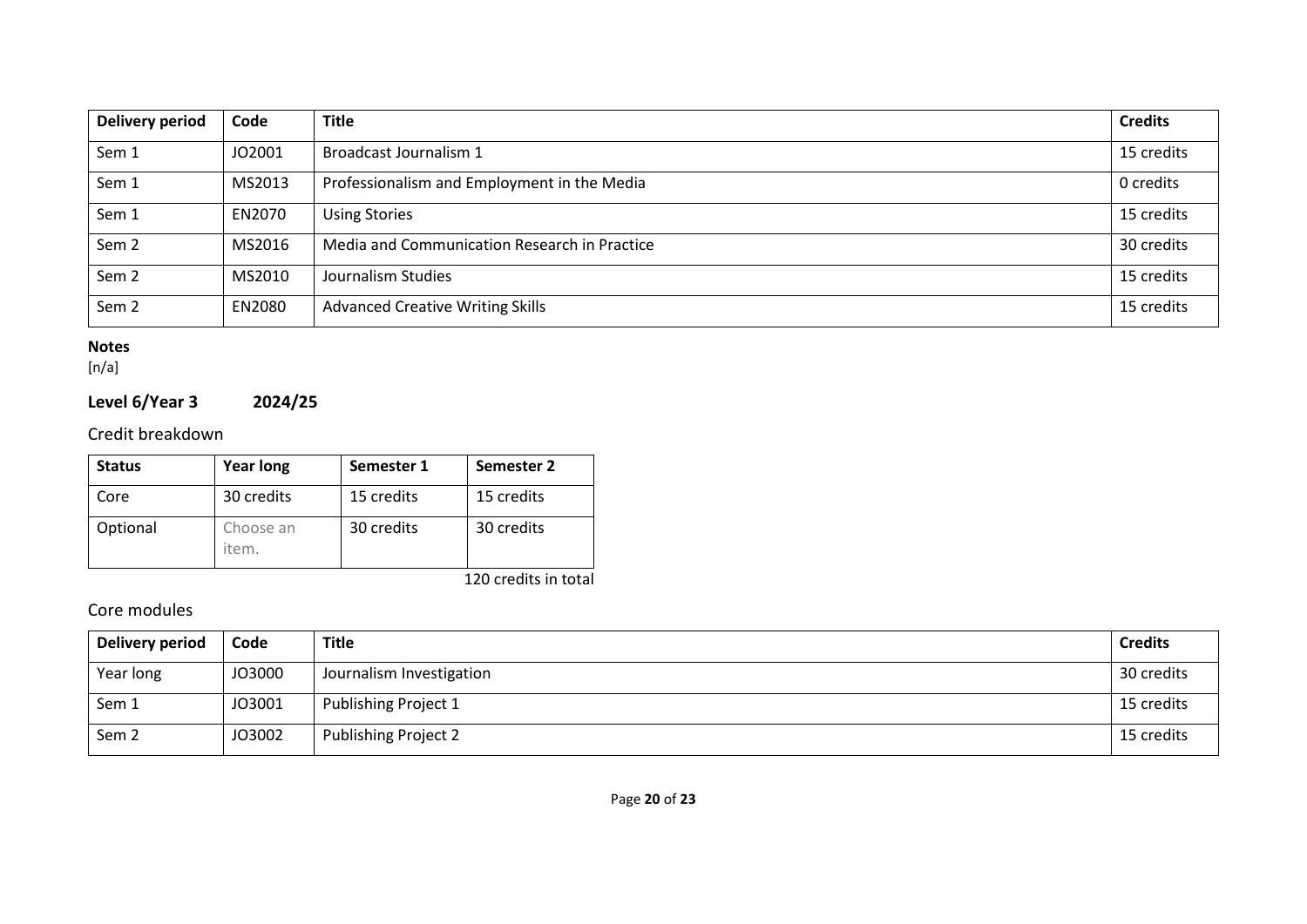# **Notes**

n/a

Journalism/Media Option modules

| <b>Delivery</b><br>period | Code   | <b>Title</b>                         |               |  | <b>Credits</b> |
|---------------------------|--------|--------------------------------------|---------------|--|----------------|
| Semester 1                | JO3006 | Journalism Placement                 |               |  | 15<br>credits  |
| Semester 1                | MS3024 | <b>Reporting Panics</b>              |               |  | 15<br>credits  |
| Semester 1                | JO3007 | Political Journalism                 |               |  | 15<br>credits  |
| Semester 2                | JO3003 | Sports Journalism                    |               |  | 15<br>credits  |
| Semester 2                | JO3004 | Data Journalism                      |               |  | 15<br>credits  |
| Semester 2                | MS3026 | <b>Community Radio in Practice</b>   |               |  | 15<br>credits  |
| Semester 2                | MS3027 | Writing for PR                       |               |  | 15<br>credits  |
| Semester 2                | MS3009 | The Media, Celebrity and Fan Culture | 15<br>credits |  |                |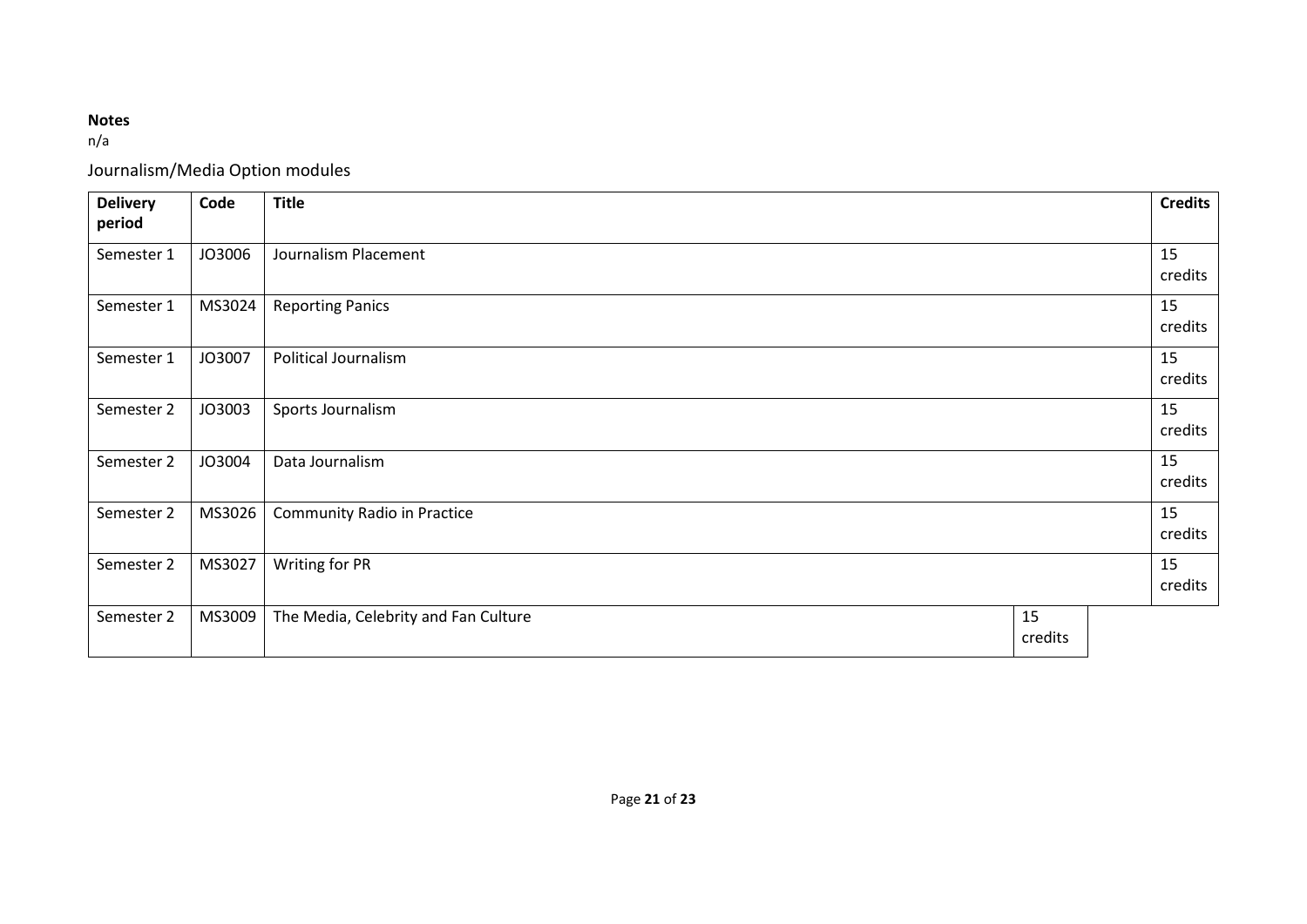#### Creative Writing Option modules

| Delivery period | Code   | <b>Title</b>                                      | <b>Credits</b> |
|-----------------|--------|---------------------------------------------------|----------------|
| Semester 1      | EN3119 | <b>Writing Voices</b>                             | 15 credits     |
| Semester 1      | EN3174 | <b>Writing Prose Fiction</b>                      | 15 credits     |
| Semester 1      | EN3192 | Transcultural Writing and the Publishing Industry | 15 credits     |
| Semester 1      | EN3071 | The Forms of Modern Poetry                        | 15 credits     |
| Semester 2      | EN3175 | <b>Understanding Screenplays</b>                  | 15 credits     |
| Semester 2      | EN3204 | Writing for Laughs                                | 15 credits     |
| Semester 2      | EN3192 | Transcultural Writing and the Publishing Industry | 15 credits     |

#### **Notes**

This is an indicative list of option modules and not definitive of what will be available. Option module choice is also subject to availability, timetabling, student number restrictions and, where appropriate, students having taken appropriate pre-requisite modules.

**In Semester 1 Students need to select ONE optional Journalism/Media Module and ONE optional Creative Writing Module.**

**In Semester 2 Students need to select ONE optional Journalism/Media Module and ONE optional Creative Writing Module.**

## **Appendix 2: Module specifications**

See undergraduat[e module specification database](http://www.le.ac.uk/sas/courses/documentation) (Note - modules are organized by year of delivery).